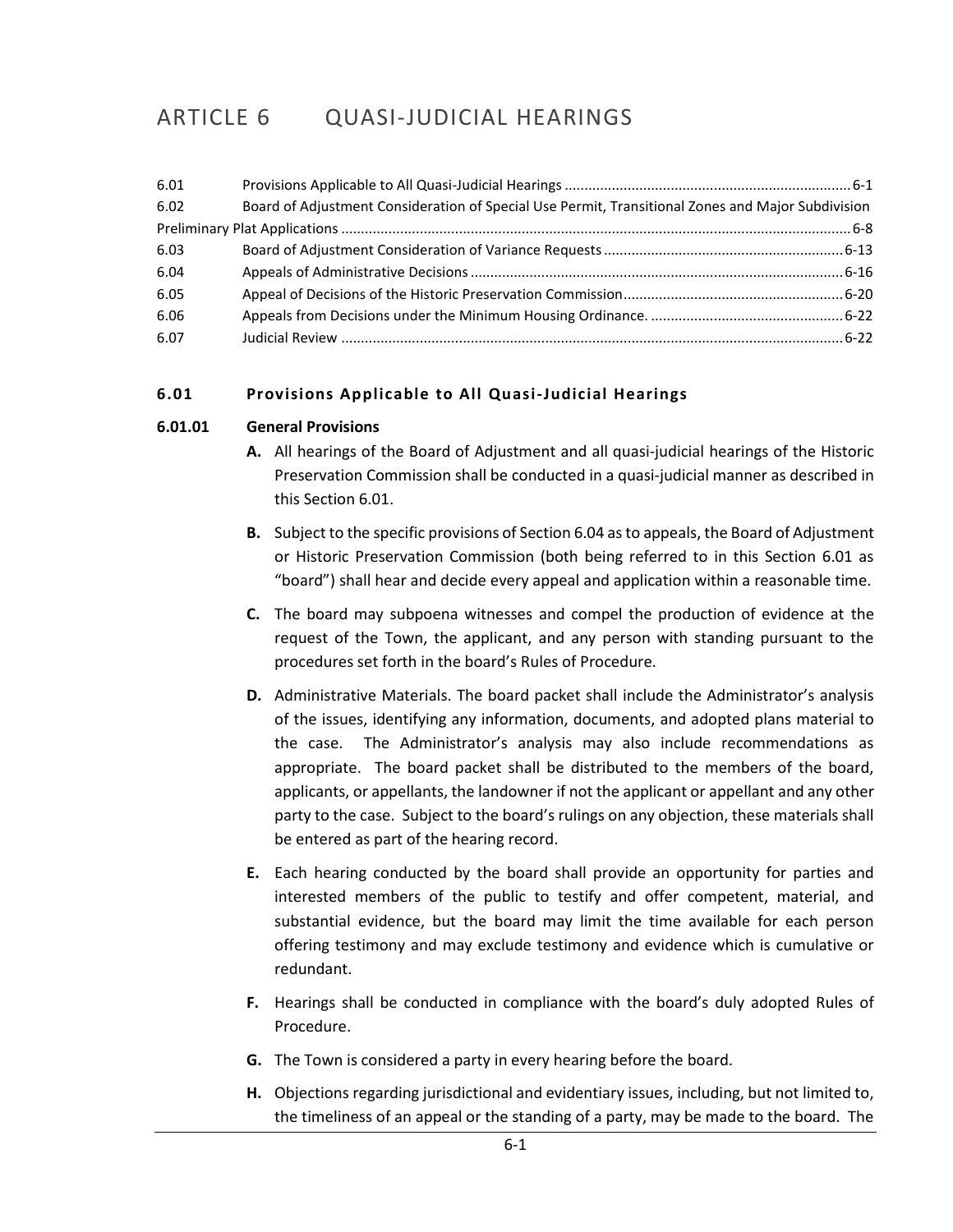board Chair shall rule on any objections, and the Chair's rulings may be appealed to the full board.

- **I.** The board may continue any hearing until a subsequent meeting at a specified time, date, and place without further advertisement or notice, and may keep a hearing open to take additional information up to the point a final decision is made.
- **J.** If a hearing is set for a given date and a quorum of the board is not then present, the hearing shall be continued until the next regular board meeting without further advertisement or notice.

#### **6.01.03 Voting**

- **A.** The concurring vote of four-fifths of the Board of Adjustment shall be necessary to grant a variance. A majority of the members shall be required to decide any other quasijudicial matter or to determine an appeal made in the nature of certiorari. For the purposes of this paragraph, vacant positions on the board and members who are disqualified from voting on a quasi-judicial matter shall not be considered members of the board for calculation of the requisite majority if there are no qualified alternates available to take the place of such members.
- **B.** Once a member is physically present at a board meeting, any subsequent failure to vote shall be recorded as an affirmative vote unless the member has been excused or has been allowed to withdraw from the meeting in accordance with this Section.
- **C.** A member shall not participate in or vote on any quasi-judicial matter in a manner that would violate affected persons' constitutional rights to an impartial decision maker. Impermissible conflicts include, but are not limited to:
	- 1. A member having a fixed opinion prior to hearing the matter that is not susceptible to change;
	- 2. Undisclosed ex parte communications;
	- 3. A close familial, business, or other associational relationship with an affected person; or
	- 4. A financial interest in the outcome of the matter.
- **D.** If an objection is raised to a member's participation and that member does not recuse himself or herself, the remaining members shall by majority vote rule on the objection.
- **E.** A member may be allowed to withdraw from the entire remainder of a meeting by majority vote of the remaining members present for any good and sufficient reason other than the member's desire to avoid voting on matters to be considered at that meeting.
- **F.** Except as authorized in this Section, a motion to allow a member to be excused from voting or excused from the remainder of the meeting is in order only if made by or at the initiative of the member directly affected.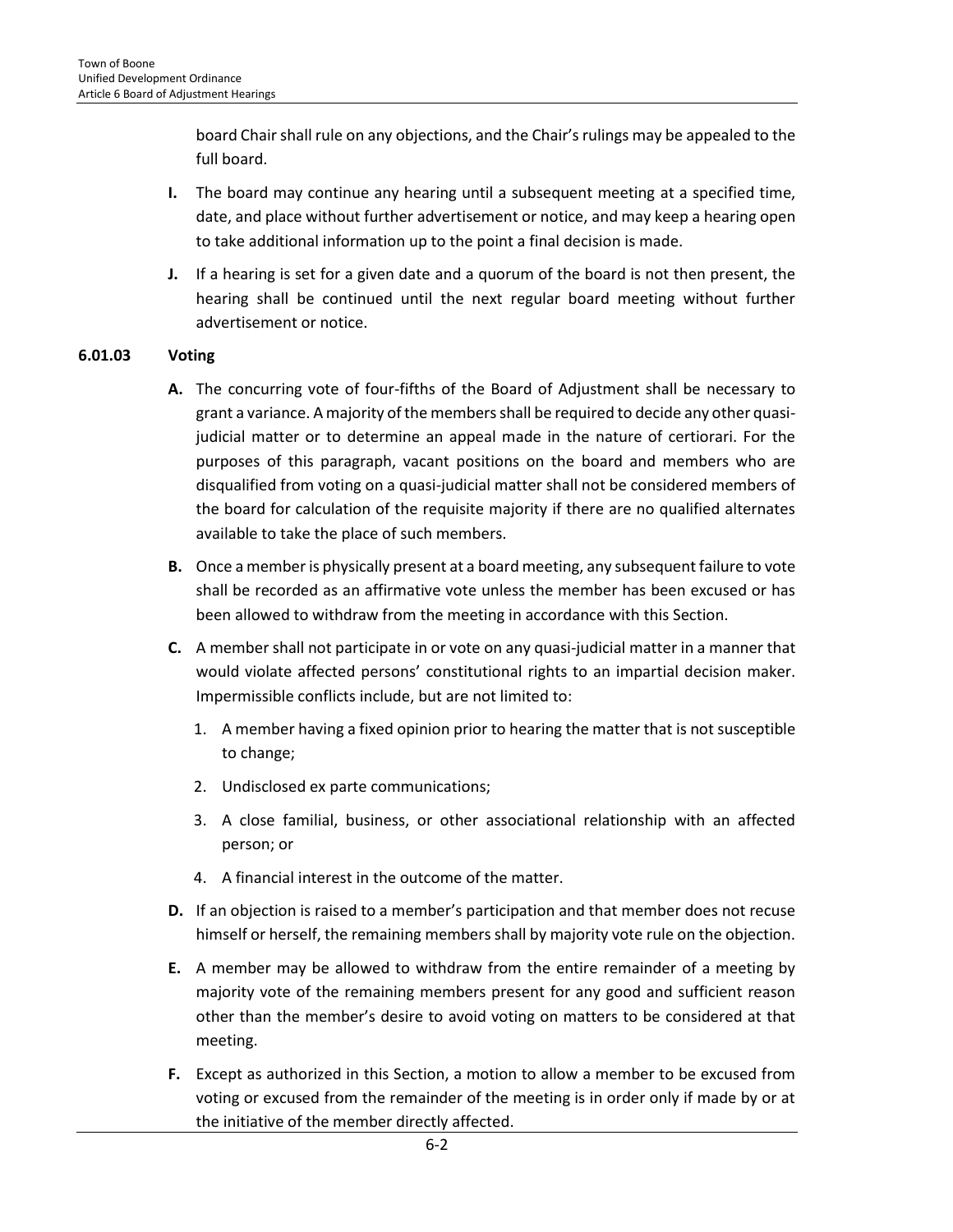**G.** A roll call vote shall be taken upon the request of any member.

#### **6.01.04 Notice of Hearing**

- **A.** The Administrator shall give notice of any hearing of the board as follows:
	- 1. **Contents of Notice:** Every notice shall state the date, time, and place of hearing, reasonably identify the lot that is the subject of the application or appeal, and give a brief description of the action requested or proposed.
	- 2. **Mailed Notice**: Notice shall be mail by depositing in the mail at least 10 days, but not more than twenty-five (25) days, prior to the date of the hearing to:
		- a. The person or entity whose appeal, application, or request is the subject of the hearing;
		- b. The owner of the property that is the subject of the hearing if the owner did not initiate the hearing;
		- c. The owners of all parcels of land abutting the parcel of land that is the subject of the hearing;
		- d. The owners of real property located within 150 feet of the subject lot(s);
		- e. The owners of any real property in a protected district, whose property boundary has triggered application of transitional zone standards; and
		- f. Any other persons who have submitted a written request for notice and intervening parties so long as the request for notice or intervention request have been filed prior to notification being mailed.
	- 3. **Posted Notice:** At least ten (10) days, but not more than twenty-five (25) days prior to the date of the hearing, the Administrator shall also prominently post a notice of the hearing on the site that is the subject of the hearing or on an adjacent street or highway right-of-way. The signs to be posted shall include the date, time and location of the hearing and shall direct the public to detailed information about the hearing.
- **6.01.05 Board Packet.** The Administrator shall transmit to the board all applications, reports, and written materials relevant to the matter being considered. The administrative materials may be distributed to the members of the board prior to the hearing if at the same time they are distributed to the board a copy is also provided to the appellant or applicant and to the landowner if that person is not the appellant or applicant. The administrative materials shall become a part of the hearing record. The administrative materials may be provided in written or electronic form.
- **6.01.06 Modification of Applications After Distribution of Board Packet Except Appeals of Staff Decisions.**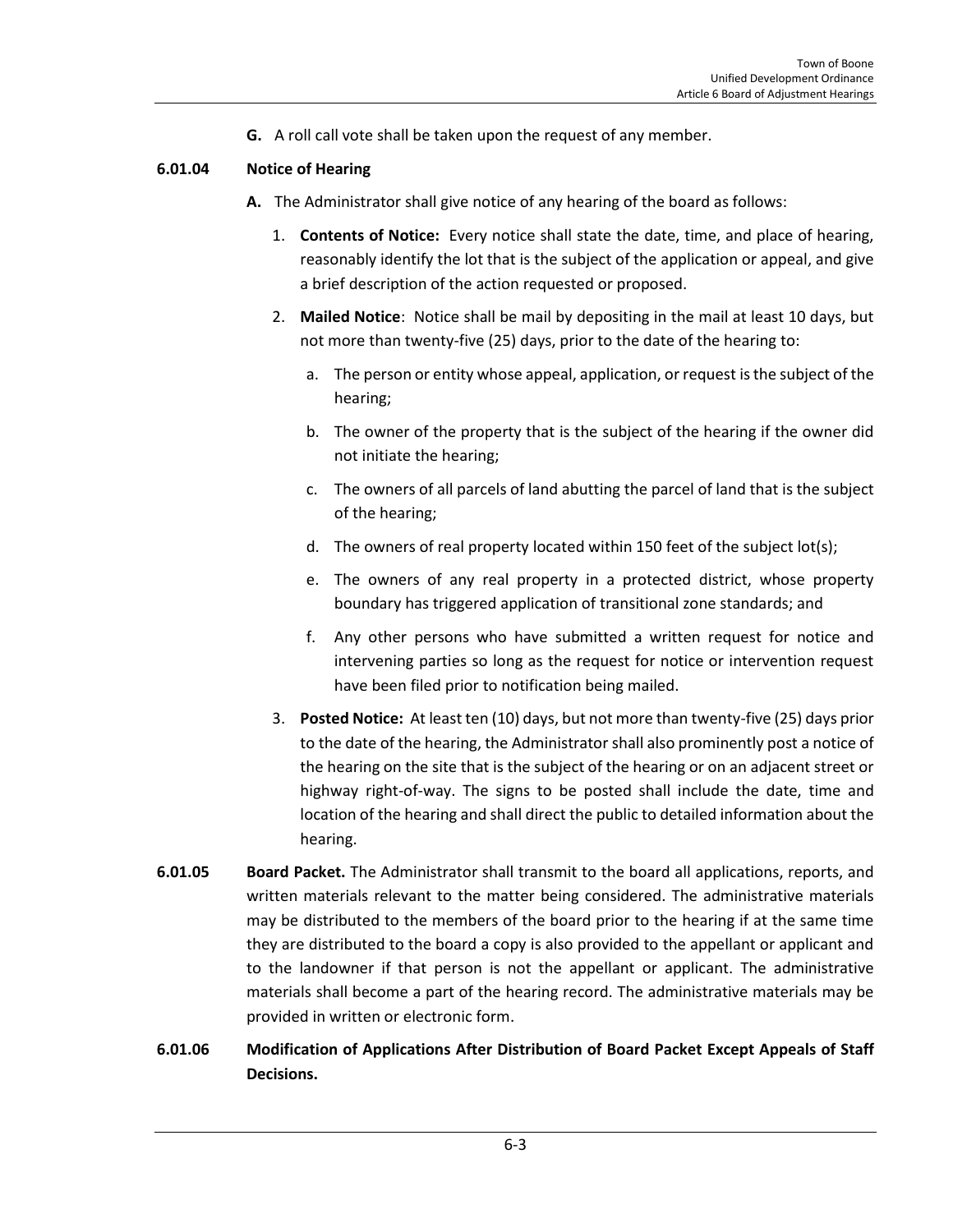# **A. Modification of Application Between Distribution of the Board Packet and the Board Meeting:**

- 1. **Modification in Response to Administrator's Recommendation or Request**: An applicant may not significantly modify an application between the distribution of the board packet containing the Staff Report of the case and the board meeting unless the proposed modification is in direct response to a specific request or recommendation by the Administrator.
	- a. A proposed modification, even in response to the Administrator's recommendation or request, shall be submitted to the Administrator prior to the hearing in sufficient time for the Administrator to fully evaluate the impacts of the proposed modification.
	- b. If the Administrator determines that the applicant did not submit the proposed modification prior to the hearing in sufficient time for the Administrator to fully evaluate the impacts of the proposed modification, the applicant will be given the choice between the hearing being rescheduled until the next regularly scheduled meeting of the board or withdrawal of the proposed modification.
- 2. **Insignificant or Minor Modifications in an Application**: An applicant may make a non-substantial modification to an application between the distribution of the board packet containing the Staff Report and the scheduled hearing.
	- a. A proposed non-substantial modification shall be submitted to the Administrator prior to the hearing in sufficient time for the Administrator to fully evaluate the impacts of the proposed modification. However, if an applicant proposes an insignificant modification to an application during the scheduled hearing, and the Administrator indicates that adequate time exists to evaluate the insignificant modification can be fully evaluated with or without a recess by the board, the modified application may be acted upon by the board.
	- b. If the Administrator determines that the applicant did not submit the proposed modification prior to the hearing in sufficient time for the Administrator to fully evaluate the impacts of the proposed modification, the applicant will be given the choice between the hearing being rescheduled until the next regularly scheduled meeting of the board or withdrawal of the proposed modification.
- 3. **Major Modification of an Application**: An applicant seeking to significantly modify an application between the distribution of the board packet containing the Staff Report of the case and the board meeting, whether in response to Staff recommendations or self-initiated, must file a new application.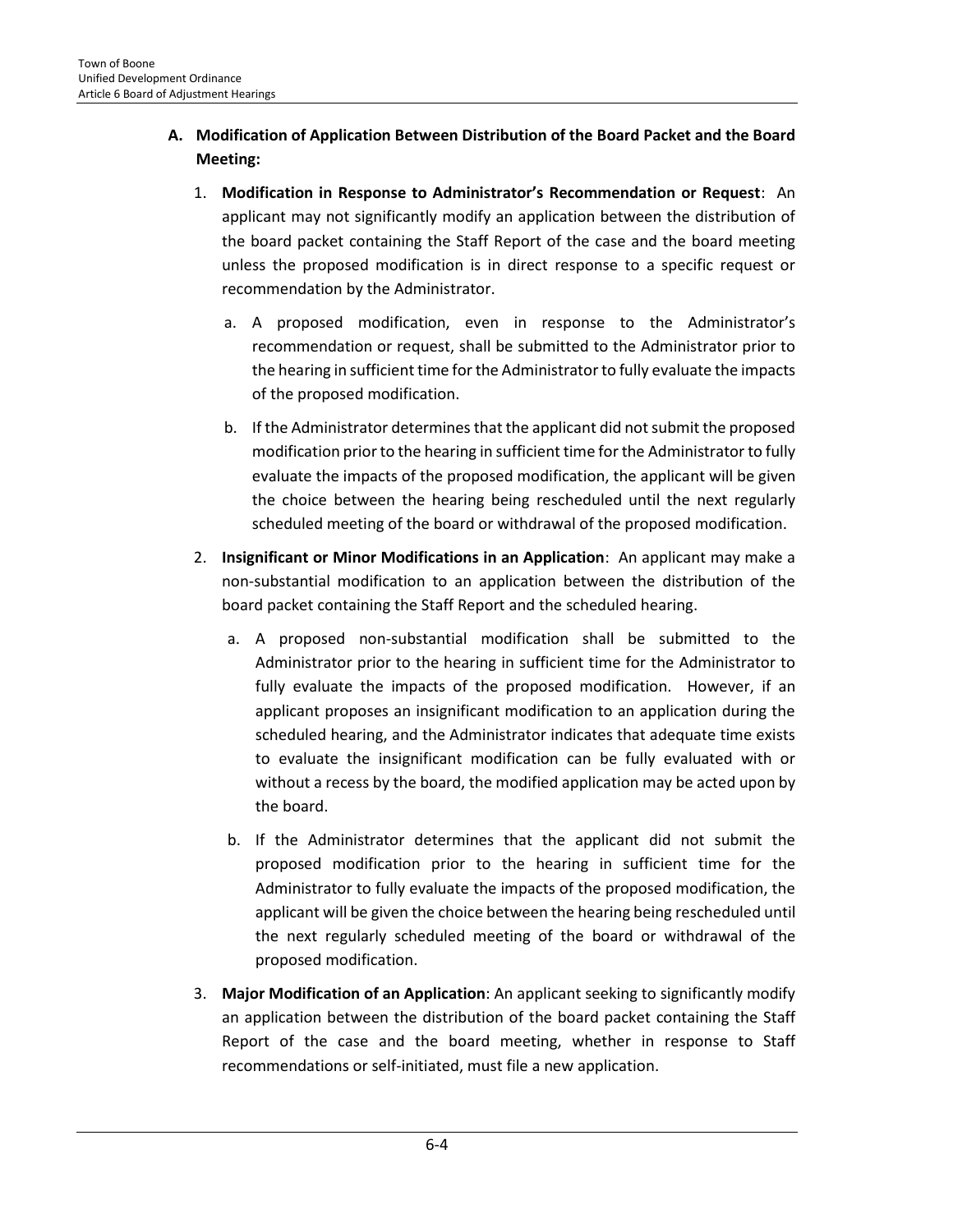4. **Determination as to whether a Proposed Modification is Insignificant, Minor or Major:** The Planning Director shall make the determination as to whether a modification is "insignificant", "minor" or "major" in accordance with Section 4.16. The determination of the Planning Director shall constitute the final decision of the Town and is not appealable.

#### **B. Modification of Application in Response to Concerns & Issues Raised at the Hearing**

- 1. In response to questions or comments by persons appearing at the hearing or to suggestions or recommendations by the board an applicant may agree to modify an application, including the plans and specifications submitted.
- 2. Unless such modification is so substantial or extensive that the board cannot reasonably be expected to perceive the nature and impact of the proposed change without revised plans before it, the board may approve the application with the condition that the special use permit will not be issued until plans reflecting the agreed upon changes are submitted and approved by the Administrator.

#### **6.01.07 Testimony and Documentary Evidence**

- **A. Oaths**: All persons who present testimony to the board shall be sworn. The Chair of the board or any member temporarily acting as Chair, and the Clerk to the board are authorized to administer oaths to witnesses in any matter coming before the board.
	- 1. Any person who, while under oath during a proceeding before the board, willfully swears falsely is guilty of a Class 1 misdemeanor.
- **B. Speakers:** At any meeting of the board, when the meeting is opened for public testimony**:** 
	- 1. Speakers shall be recognized in the order in which they have signed up unless a different order is requested by the board and agreed upon by the speakers.
	- 2. Each speaker wishing to address the board shall state their name and then shall be sworn.
	- 3. All persons addressing the board shall be treated respectfully by other persons in attendance at the meeting, and all speakers shall conduct themselves with proper decorum. The board may address in its Rules of Procedures under what circumstances the presiding officer or board may direct that a person who violates proper decorum may be removed, but the Chair shall have inherent authority to have removed a person who threatens other participants or member of the board as well as any person whose behavior is so disruptive as to prevent the board from continuing the hearing.
- **C. Competent Evidence:** The board may address the standards for authenticating and admitting evidence in its duly adopted Rules of Procedure.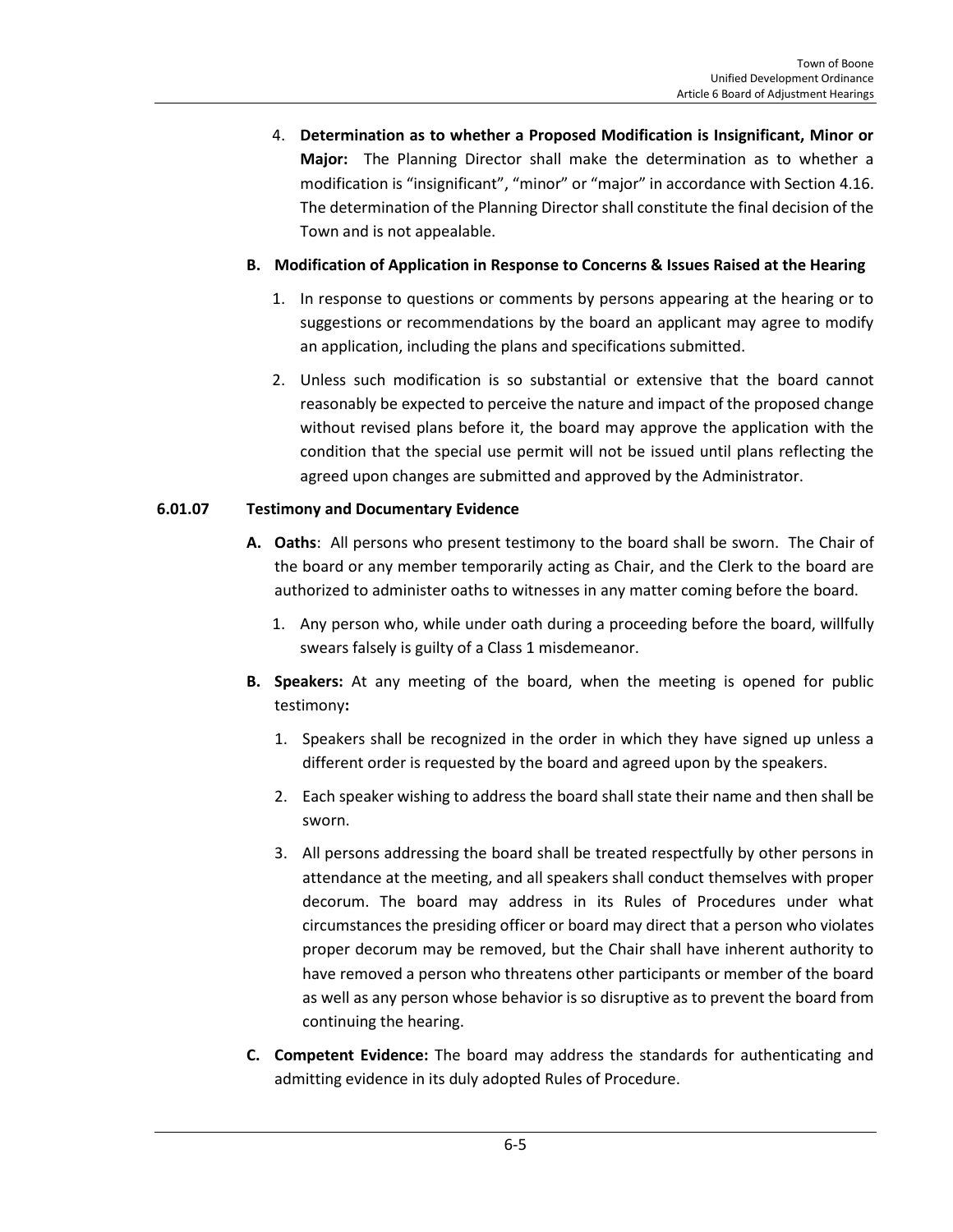- 1. The rules of evidence as applied in the trial division of the General Court of Justice do not strictly apply. However, no evidence shall be considered unless:
	- a. The evidence appears to be sufficiently trustworthy and was admitted under such circumstances that it was reasonable for the decision-making board to rely upon it; or
	- b. The evidence was admitted without objection,
- 2. To be considered "competent", testimony shall generally meet the following:
	- a. The witness has personal knowledge of the subject of the testimony; and
	- b. The subject of the testimony is relevant to an issue involved in the hearing.
- 3. To be considered "competent", documentary evidence shall generally require authentication. A document is authenticated by one of the following methods:
	- a. Certification, by signature, title and seal, of the person who is the custodian of the records; or
	- b. Information within the document which establishes its origin and reliability; or
	- c. Testimony by a person with personal knowledge of the document's origin and reliability.
- 4. If a copy is used in place of an original, testimony must be offered by a witness establishing the date and author of the document and confirming that such document is a true and accurate copy of the original document.
- 5. Photographs must be accompanied by testimony as to the date and place where the photograph was taken and a statement that the photograph fairly and accurately represents the subject is depicted.
- 6. Notwithstanding the forgoing, and regardless of the lack of a timely objection, the term "competent evidence" shall not be deemed to include the opinion testimony of lay witnesses as to any of the following, and such testimony shall be deemed incompetent:
	- a. The use of property in a particular way would affect the value of other property; or
	- b. The increase in vehicular traffic resulting from a proposed development would pose a danger to the public safety; or
	- c. Matters about which only expert testimony would generally be admissible under the rules of evidence.

#### **6.01.08 Burden of Presenting Evidence; Burden of Persuasion**

**A. Evidence:** The burden of presenting evidence shall be upon the party or parties urging a particular position. However, at a minimum, the applicant or appellant must provide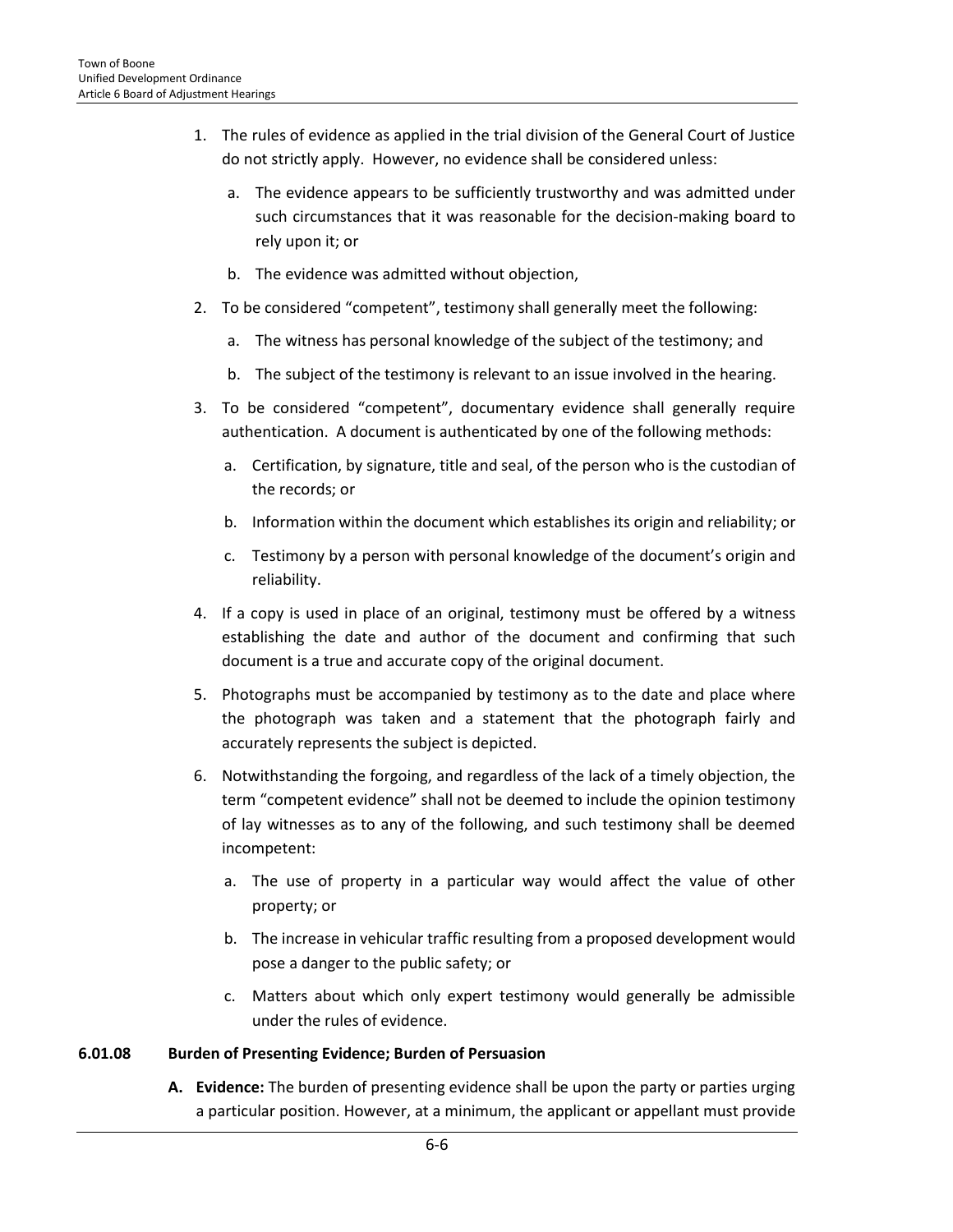substantial competent and credible evidence which addresses every material issue to be determined by the board.

- **B. Credibility:** In making its decision the board may explicitly or implicitly make credibility determinations regarding the testimony of any witness, and where the board has concluded that the testimony of a particular witness is incredible or otherwise unreliable, it is not bound to accept that testimony and may not only reject it but, if warranted, may make a contrary finding from the facts asserted.
- **C. Persuasion:** The burden of persuasion shall be on the applicant or appellant or other party or person advocating a particular position.

# **6.01.09 Decisions of the Board**

- **A.** The board's decision shall resolve all contested facts and their application to the applicable standards.
- **B.** All findings and conclusions made by the board shall be based upon competent, material, and substantial evidence presented at the hearing, including all information in the board packet, unless objected to by a party and excluded by the board.
- **C.** Any conditions imposed by the board that are essential to the board's approval of the application must be consented to in writing by the landowner and the permit applicant prior to final approval of the board's written decision.
- **D.** Each decision, including any conditions adopted by the board, shall be reduced to writing, reflect the board's determination of contested facts and their application to the applicable standards, and be approved by the board and signed by the Chair or other authorized member of the board.
- **E.** The decision shall be effective upon approval by the board, signature by the filing with the Clerk of the board.
- **F.** The decision shall be delivered by personal delivery, electronic mail, or by first class mail to the applicant, landowner, and to any other person appearing as a party before the board, and any person who has submitted a written request for a copy prior to the date the decision becomes effective.
	- 1. The Clerk of the board shall certify that proper notice shall be made.
- **G.** Any conditions attached to an approval shall be entered on the face of any necessary zoning permit landowner.

# **6.01.10 Reconsideration of Board Action**

- **A.** Whenever the board denies an application on any basis other than the failure of the applicant to submit a complete application, such action may not be reconsidered by the board at a later time unless the applicant clearly demonstrates that:
	- 1. Circumstances affecting the subject property have substantially changed, or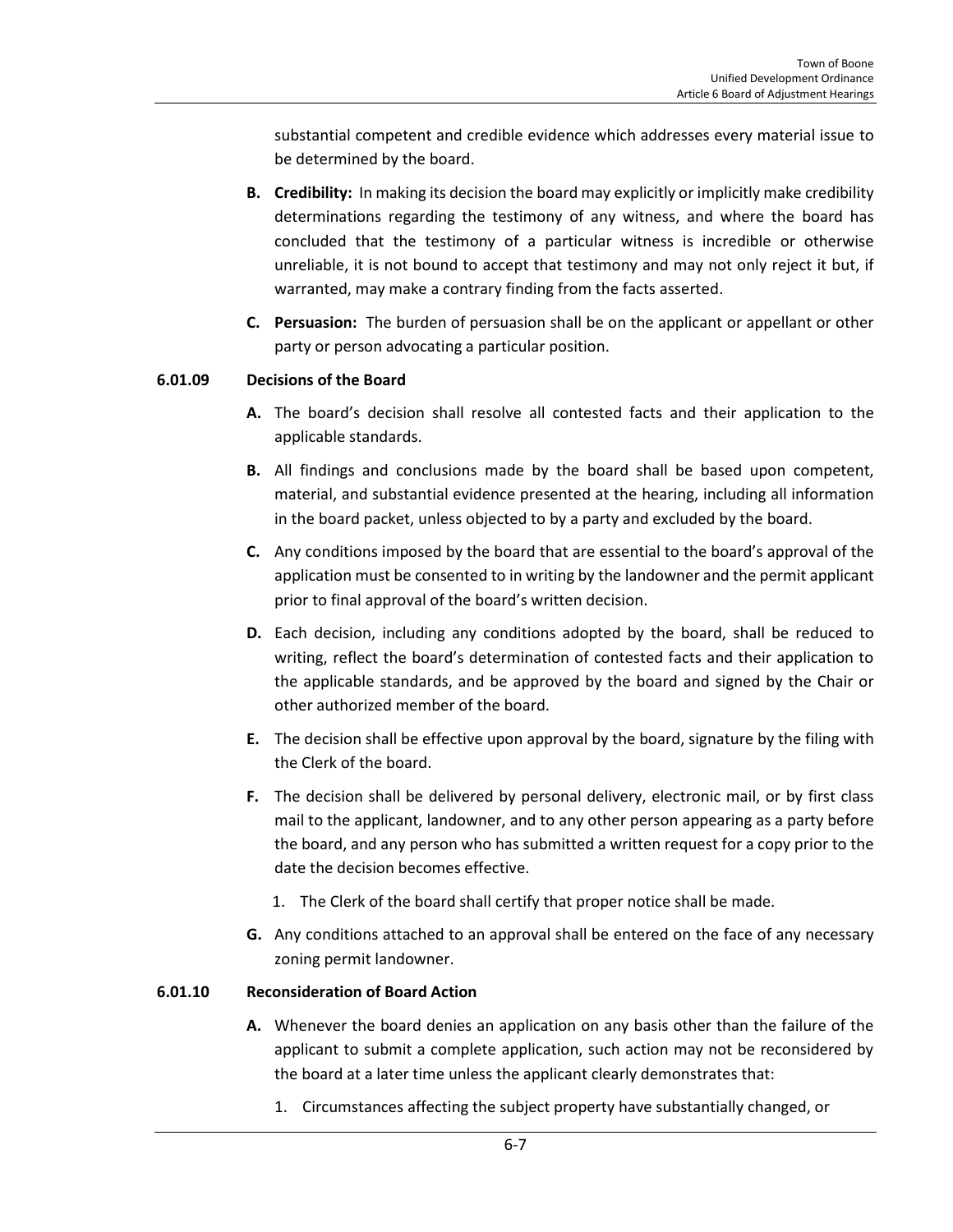- 2. New information is available that could not, with reasonable diligence, have been presented at a previous hearing and is submitted to the Administrator within thirty (30) days of the denial.
	- a. The submission of purported new information under this Section shall not, however, toll the period during which an applicant may seek judicial review of the denial and does not extend the period within which an appeal must be taken.
- **B.** Notwithstanding Subsection 6.01.10(A), the board may at any time consider a new application affecting the same property as an application previously denied.
	- 1. A new application is one that differs in some substantial way from the one previously considered.

(Ord. PL00147-010417, 02-16-201; Ord, PL02335-030719, 05-09-2019; Ord. PL04196-090820, 07-01- 2021; Ord. PL04727-050721, 07-01-2021)

# <span id="page-7-0"></span>**6.02 Board of Adjustment Consideration of Special Use Permit, Transitional Zones and Major Subdivision Preliminary Plat Applications**

- **6.02.01** An applicant for a special use permit or major subdivision preliminary plat approval must produce substantial competent and credible evidence demonstrating each of the following:
	- **A.** The application is complete;
	- **B.** If completed as proposed, the development or subdivision:
		- 1. Will comply with the requirements of this Ordinance;
		- 2. Will not materially endanger the public health or safety;
		- 3. Will not substantially injure the value of adjoining or abutting property;
		- 4. Will be in harmony with the area in which it is to be located;
		- 5. Will be in general conformity with the Comprehensive Plan and all other relevant plans officially adopted by the Town; and
		- 6. In cases involving transitional zones, meets the standards of Subsection 6.02.02.

# **6.02.02 Transitional Zones**

- **A.** Transitional zones are hereby established and may apply to the procedures and evidence required for development in any existing zoning districts. The land within a transitional zone may be used as permitted in the underlying district, but only pursuant to the procedures and standards applicable to these zones, as created under this Section.
- **B.** Transitional zones attach to each R1, R1A, RR, R2, and RA district, (hereinafter, "the protected district") without regard to the current uses in that district. They are established for the purpose of creating special protections for residents of protected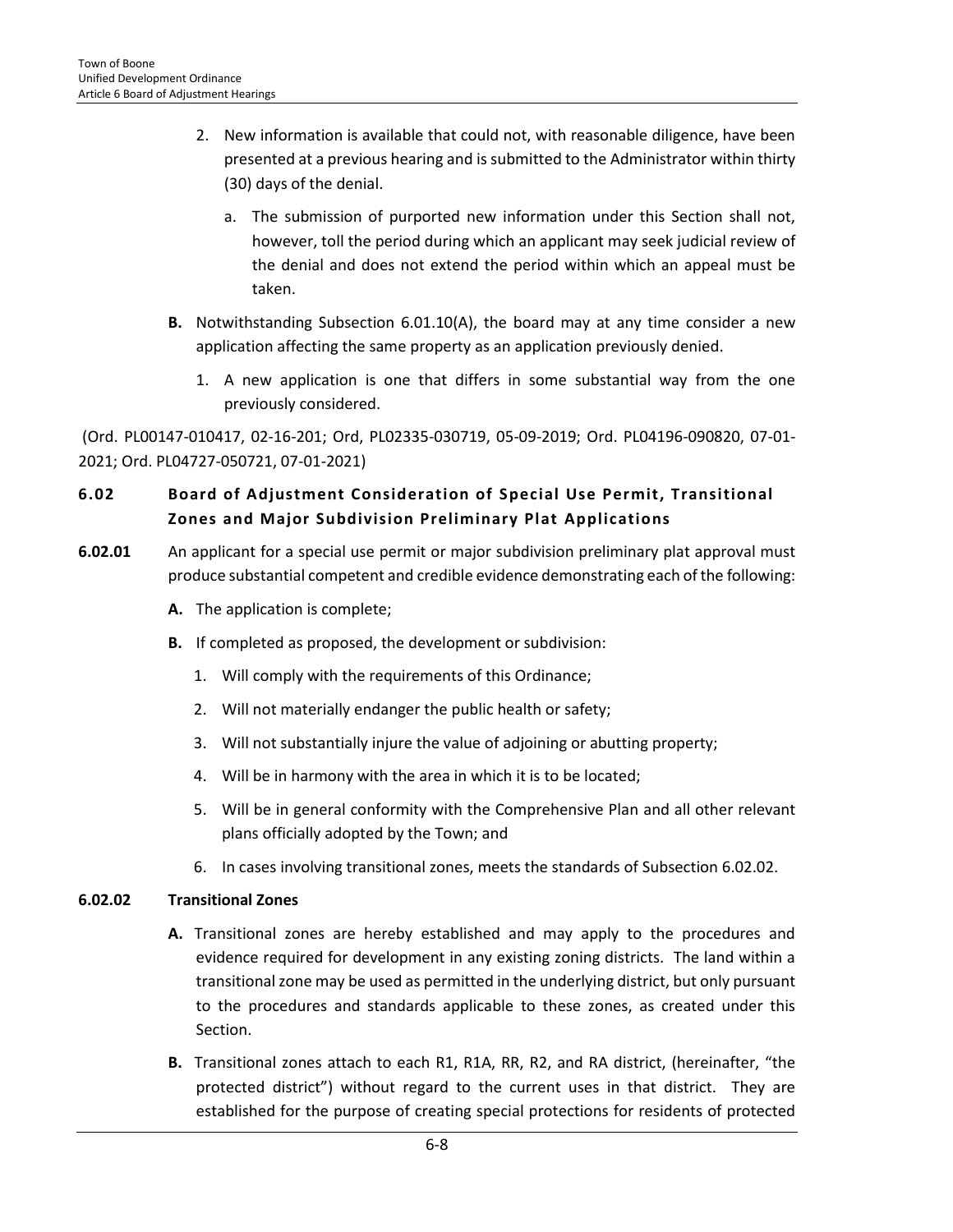districts from the potential adverse impacts of certain potentially incompatible nearby development, based upon the legislative finding that the general requirements of this ordinance have not been sufficient to protect the residents of such protected districts from the adverse consequences of such developments and that the variety of circumstances which may need to be ameliorated in the face of such development are not amenable to a "one size fits all" approach.

- **C.** The location of a transitional zone shall be determined as follows.
	- 1. For designated development in an adjacent zone, the transitional zone shall be measured from the closest point of the area used or disturbed for the development to the boundary of any protected district as measured from all points along that boundary, the nearest point controlling applicability of this Subsection.
	- 2. For development subject to transitional zones within the protected districts, the transitional zone shall be measured from the closest point of the area used or disturbed for the development to the boundary of any protected lot, the nearest point controlling applicability of this Subsection.
- **D.** The size of the transitional zone varies with the type of development proposed. The following are the transitional zones as shown in the Table of Principal Uses, Table of Accessory Uses, and Table of Temporary Uses:
	- 1. T50: transitional zone equal to fifty feet (50')
	- 2. T75: transitional zone equal to seventy-five feet (75')
	- 3. T125: transitional zone equal to 125 feet
	- 4. T200: transitional zone equal to 200 feet
	- 5. T300: transitional zone equal to 300 feet
- **E.** Whenever a development approval is sought to authorize development within a transitional zone, and any area used or disturbed for the development will be located within the pertinent transitional zone, a special use permit is required. If any portion of the area used or disturbed for the development falls within the transitional zone the standards of this Section shall apply to the entire development. The Board may deny the application if the requirements of this Section are not met, or it may place reasonable conditions on the development, in addition to such conditions as may otherwise be reasonably imposed, specifically designed to mitigate the potential impacts identified herein.
	- 1. Exemption: Development within an approved Industrial Park shall not be subject to the requirements of Subsection 6.02.02.
- **F.** In addition to all other requirements of this ordinance which pertain to the proposed development, including but not limited to those relating to the location and placement of structures, the type and quantity of landscape buffering, the type and location of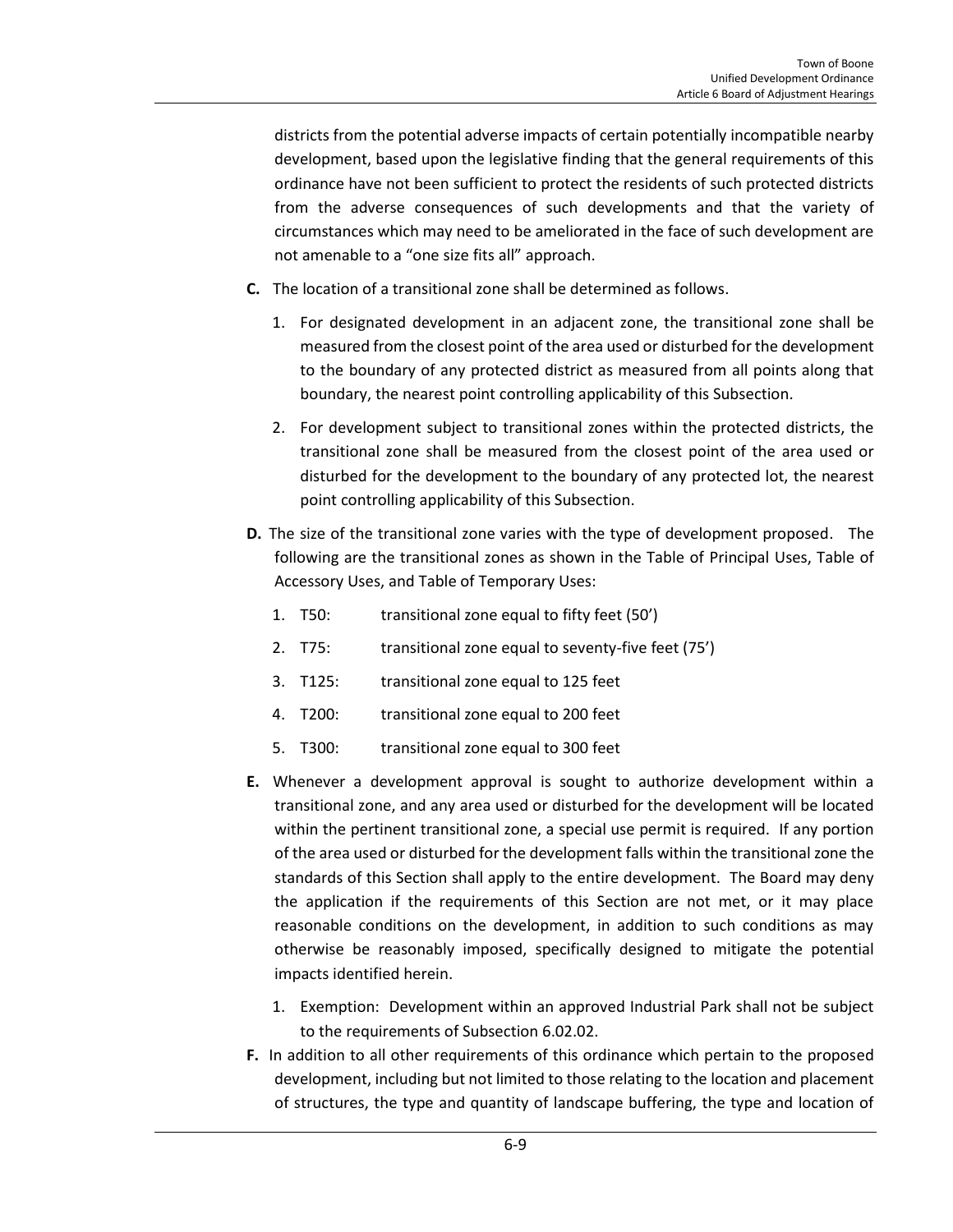lighting, and the size of setbacks, in order to meet the requirements of this Section, the applicant must produce substantial competent and credible evidence demonstrating the following:

- 1. That the planned development will effectively and to the greatest degree reasonably possible, mitigate the impacts of the proposed development upon the protected district, including but not limited to:
	- a. noise impacts;
	- b. light impacts; and
	- c. any other predictable negative effect, including but not limited to:
		- i. negative visual effects;
		- ii. negative traffic effects; and
		- iii. negative health effects.
- **G.** Because of the variable topography and characteristics of particular tracts of land within the Town's zoning jurisdiction, the solutions incorporated into the development plan by the applicant must be tailored to specifically address the characteristics of the particular location in relation to the protected district. Only if an applicant can demonstrate by clear and convincing evidence that the normal requirements of the ordinance are themselves sufficient to protect the protected district may the application be approved without additional measures being incorporated into the site -specific development plan.

# **6.02.03 Board of Adjustment Action on Special Use Permits and Major Subdivision Preliminary Plat Applications**

- **A. Conclusions of Law:** In deciding whether to approve or deny an application for a special use permit or a major subdivision preliminary plat, the Board shall proceed according to the following format:
	- 1. The Board shall determine whether the application is complete.
		- a. The burden of presenting a complete application to the Board shall be upon the applicant. The fact that the Administrator believes the application is complete or the applicant has submitted all requested supplemental documentation to the Administrator shall not bind the Board to conclude that the application is complete. The Board is the final arbiter of whether an application is complete.
			- i. If the Board concludes that the application is incomplete in a hearing conducted following a demand by the applicant for immediate action by the Board pursuant to Subsection 4.06.02(A) or the applicant refuses to provide the information determined by the Board necessary to complete the application, the application shall be denied.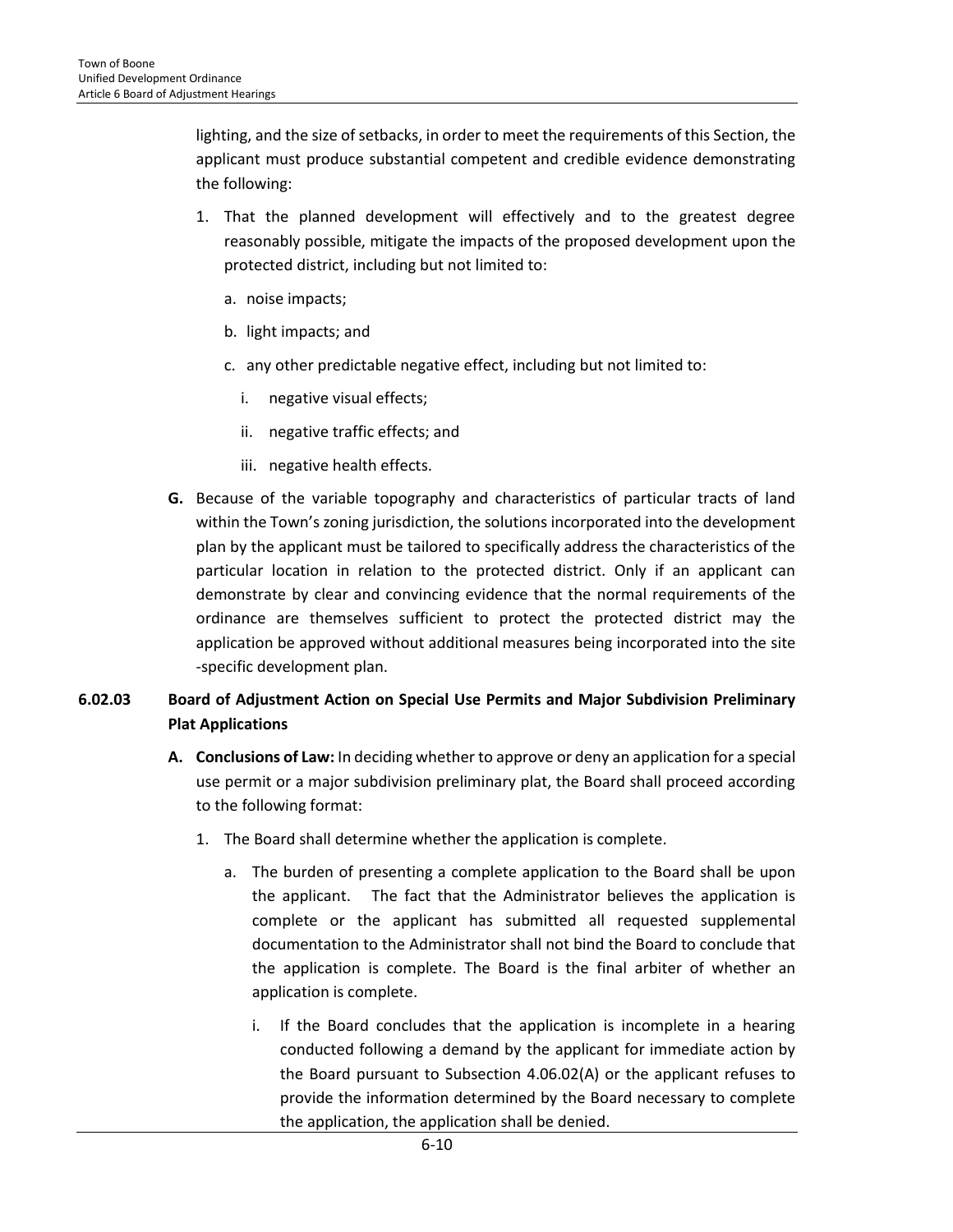- ii. If the Board otherwise concludes that the application is incomplete the Board may deny the application or may give the applicant an appropriate opportunity to complete the application if the applicant expresses an interest in timely supplementing the application to make it complete.
	- A. A motion to continue the hearing in order to afford the applicant an opportunity to complete the application shall state the location, date and time of the reconvened hearing.
	- B. A case continued under these circumstances shall not require the same Board identity at the reconvened hearing, as the applicant will be expected to present his full case at that time.
- b. If an application includes features which must be approved by another Town board, commission or department, then such approvals must be obtained prior to the hearing.
- 2. If the Board concludes that the application is complete, the Board next shall consider whether the application complies with all of the applicable requirements of this Ordinance. If the Board concludes that an element of the application does not fully comply with this Ordinance but has a minimal effect on the issues before the Board, it may conditionally approve the application. If the Board concludes that the application does not comply with all applicable requirements of this Ordinance and conditions will not sufficiently cure the deficiencies or the Board concludes that the deficiency is material to the Board's approval, then the Board shall deny the application.
- 3. If the Board concludes that the application is complete and will comply with this Ordinance if completed as proposed, then before it may approve the permit or subdivision it must find all the following based upon substantial competent and credible evidence in the record:
	- a. The development or subdivision as proposed will not materially endanger the public health or safety, and
	- b. The development or subdivision as proposed will not substantially injure the value of adjoining or abutting property, and
	- c. The development or subdivision as proposed will be in harmony with the area in which it is to be located, and
	- d. The development or subdivision as proposed will be in general conformity with the Comprehensive Plan and all other relevant plans officially adopted by the Town.
- **B. Conditions**: Even when a development or subdivision meets the criteria above, the Board may still impose conditions on an approval.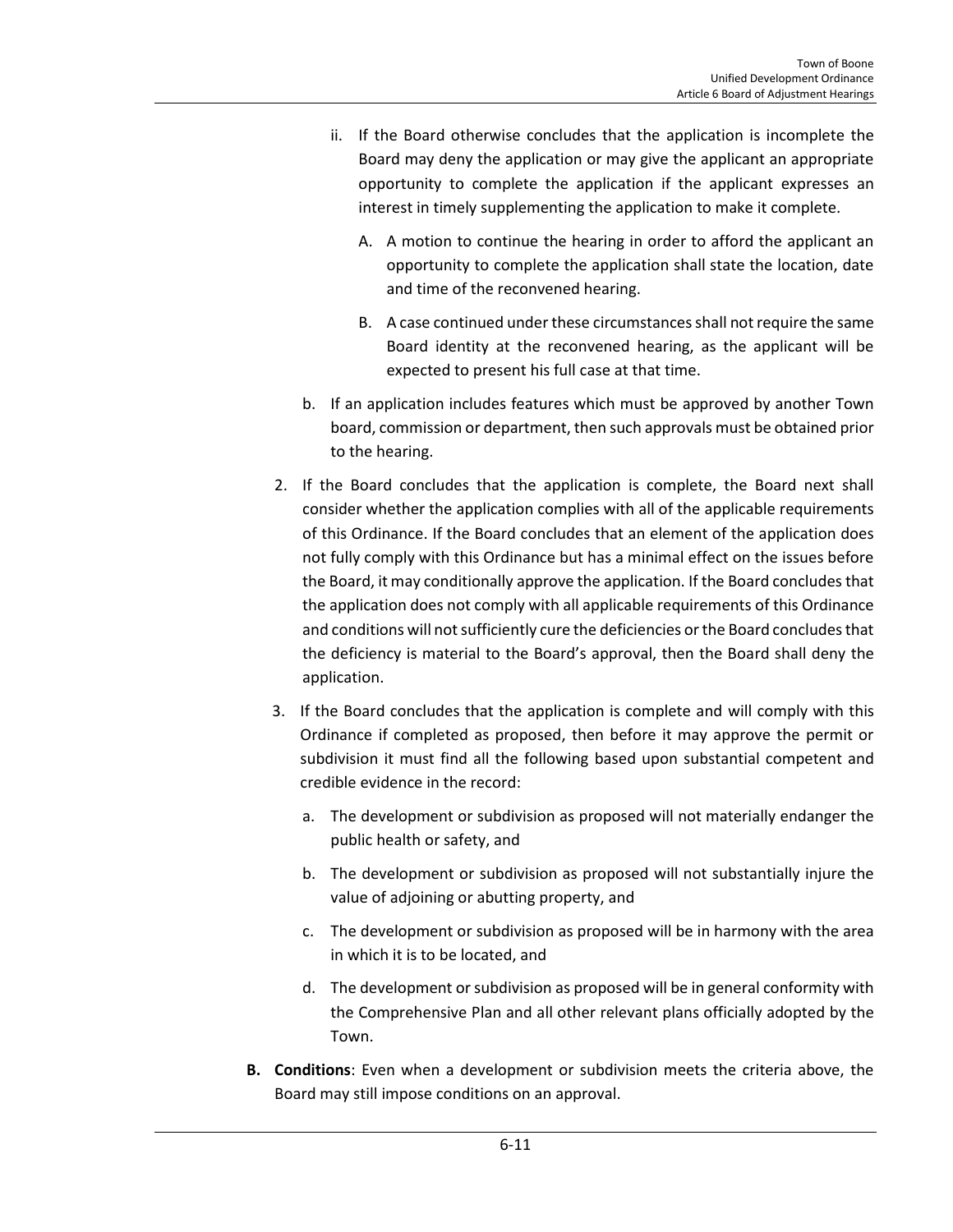- 1. All conditions shall be reasonable and appropriate and shall be related to the predicted impacts of the development.
- 2. Unless the Board explicitly orders otherwise, every approval is conditioned upon the development being completed in accordance with the plans submitted by the applicant, the commitments and representations concerning the proposed development made by the applicant and representatives at the public hearing, and final conformity with all requirements of the UDO.
- 3. The Board may attach to a special use permit a condition limiting the permit to a specified duration and in appropriate situations may provide additional process including another public hearing after the special use has begun to evaluate unanticipated impacts, provided such a condition shall not be employed to terminate a special use for which substantial construction or reconstruction has occurred.
- 4. Without limiting the foregoing, conditions should normally require measures to address impacts on the:
	- a. public health or safety, and
	- b. values of adjoining or abutting properties, and
	- c. harmony with the area in which it is located, and
	- d. in the case of Transitional Zones, noise, light, and other predictable negative effects such as visual, traffic and health.
- 5. Conditions imposed under this section shall not include requirements which the town does not have authority under statute to regulate nor requirements for which the courts have held to be unenforceable if imposed directly by a municipality, including, without limitation, taxes, impact fees, building design elements within the scope of G.S. 160D-702(b); driveway-related improvements in excess of those allowed in G.S. 136-18(29) and G.S. 160A-307; or other unauthorized limitations on the development or use of land.
- **6.02.04 Voting**: The adoption of each conclusion of law under Subsection 6.02.03(A), which is required in order to issue the permit, authorize the preliminary plat or deny the application shall be by majority vote. Should any conclusion of law fail to be adopted, the application shall be denied.
- **6.02.05** Special Use Permits shall be recorded at the office of the Watauga County Register of Deeds.

(Ord. 20140384, 08-18-2014; Ord. 20150272, 06-18-2015; Ord. PL01298-020218, 04-19-2018; Ord. PL02335-030719, 05-09-2019; Ord. PL04196-090820, 07-01-2021; Ord. PL04727-050721, 07-01-2021)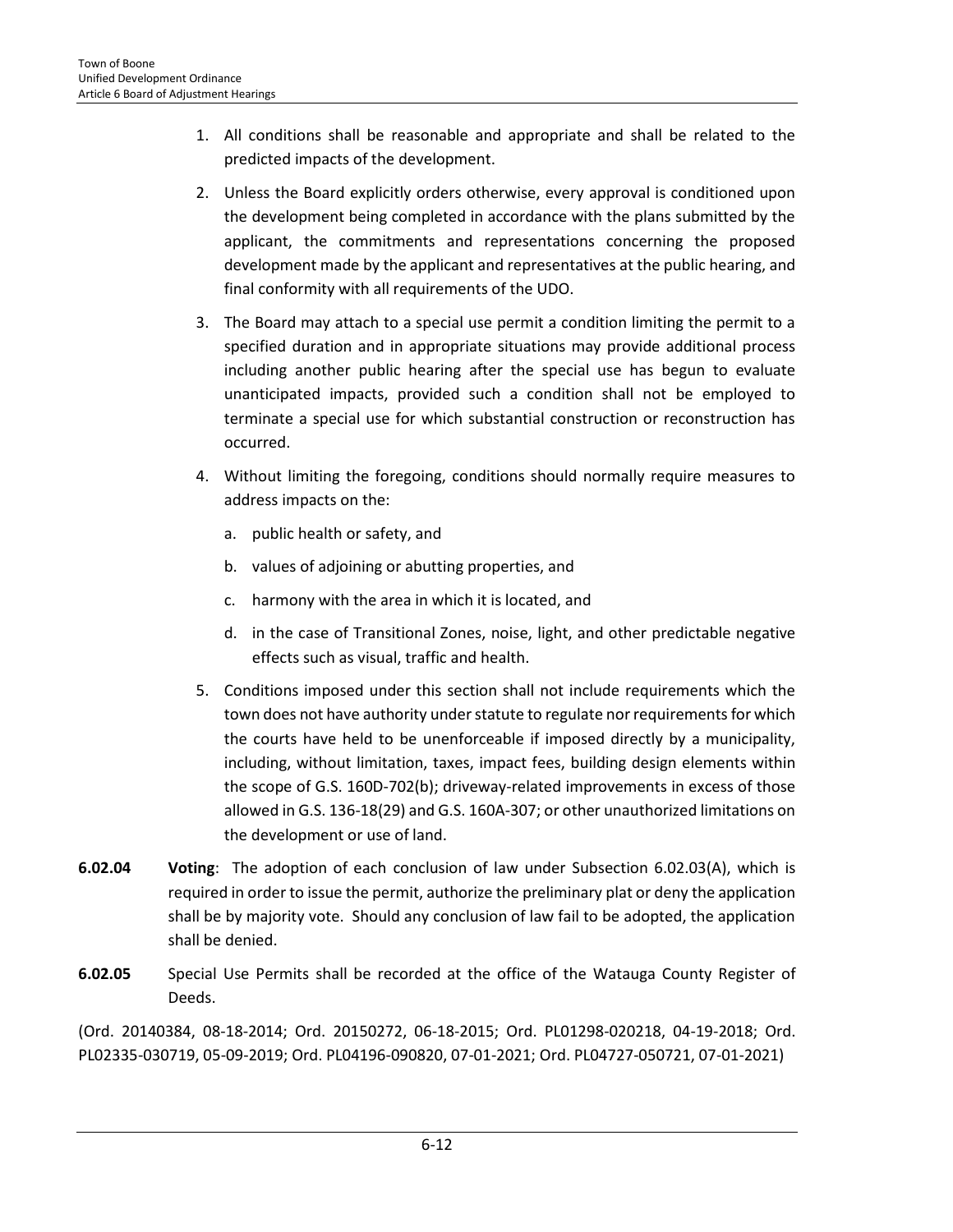# <span id="page-12-0"></span>**6.03 Board of Adjustment Consideration of Variance Requests**

- **6.03.01** A variance is specific to the lot and to the development for which it is requested and neither the nonconforming use of lands, buildings, or structures in the same zoning district; nor the permitted use of lands, buildings or structures in other zoning districts are grounds for the granting of a variance.
- **6.03.02** A variance granted must be specific and the minimum variance required.
- **6.03.03** Financial hardship alone does not constitute grounds for the granting of a variance.
- **6.03.04** The fact that a lot may be utilized for greater profit if the variance is granted is not grounds for the granting of a variance.
- **6.03.05** No change in permitted uses may be authorized by variance.
- **6.03.06** A variance may not enlarge or expand nonconformities.
- **6.03.07** In order for a variance to be granted, the applicant must produce substantial competent and credible evidence to show, and the Board of Adjustment must conclude, the following:
	- **A.** Unnecessary hardship would result from the strict application of the Ordinance; however, it shall not be necessary to demonstrate that, in the absence of the variance, no reasonable use can be made of the property; and
	- **B.** The hardship results from conditions that are peculiar to the property such as location, size or topography; however, hardships resulting from personal circumstances, as well as hardships resulting from conditions that are common to the neighborhood or the general public, may not be the basis for granting a variance. A variance may be granted when necessary and appropriate to make a reasonable accommodation under the Federal Fair Housing Act for a person with a disability; and
	- **C.** The hardship did not result from actions taken by the applicant or the landowner however the act of purchasing property with knowledge that circumstances exist that may justify the granting of a variance shall not be regarded as a self-created hardship.
	- **D.** The requested variance is consistent with the spirit, purpose, and intent of the Ordinance, such that public safety is secured and substantial justice is achieved.
- **6.03.08** In granting variances, the Board may impose appropriate conditions reasonably related to the condition or circumstance that give rise to the variance and which will ensure that the use of the property to which the variance applies will be as compatible as practicable with the surrounding properties.
- **6.03.09** A variance may be granted for a limited or indefinite duration.

#### **6.03.10 Water Supply Watershed Variances**

**A.** Before a Water Supply Watershed Variance is heard by the Board, the Administrator shall notify in writing each local government having jurisdiction in the watershed as well as any entity using the watershed for water consumption.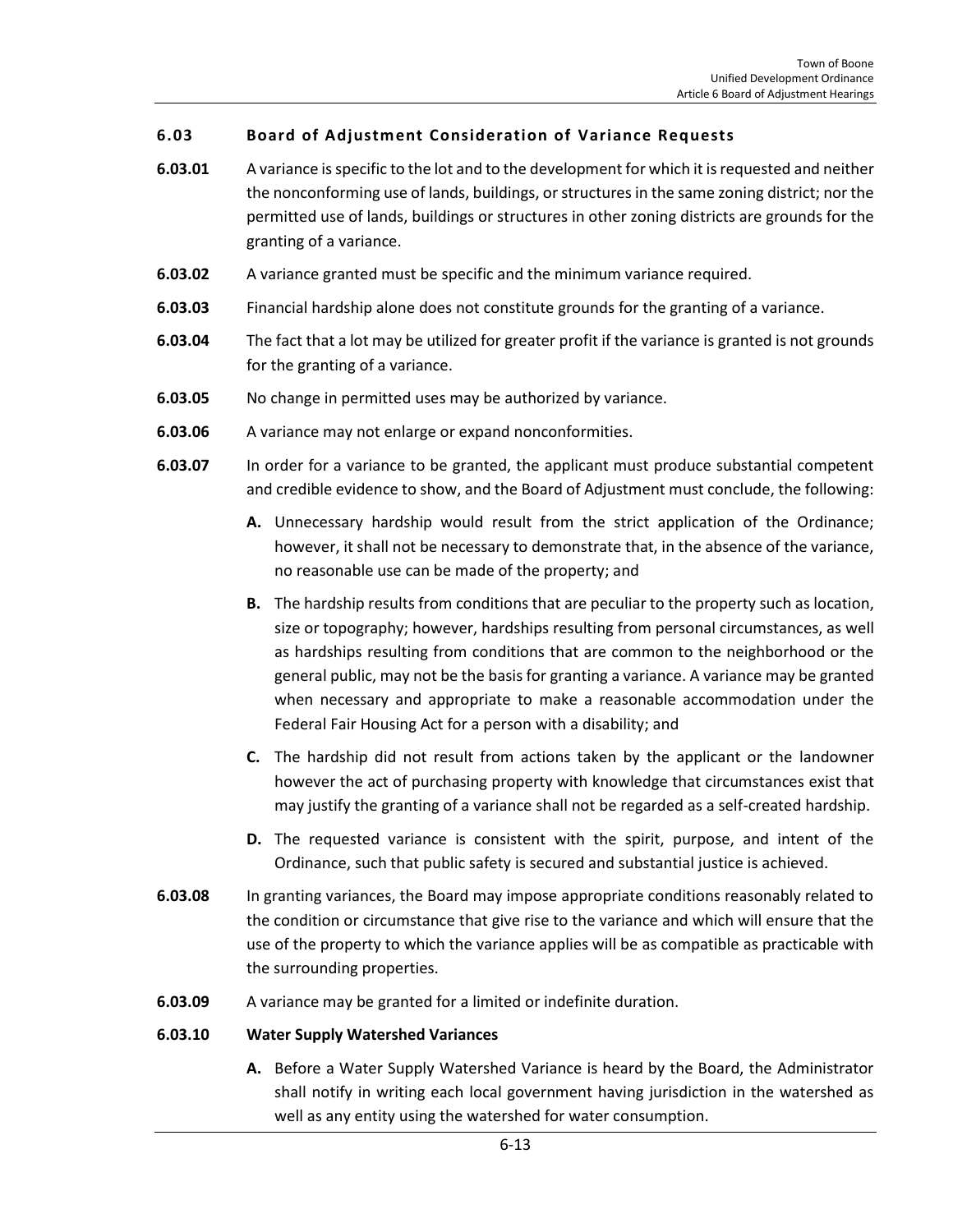- 1. Such notice shall include a description of the variance being requested. Local governments receiving notice of the variance request may submit comments to the Administrator prior to a decision by the Watershed Review Board, which for this purpose shall be the Board of Adjustment. Such comments shall become a part of the record.
- 2. In considering the decision whether to recommend that a major variance from the requirements of Article 29 be granted, the Board shall apply the criteria of Subsection 6.03.07.
- 3. The Board may place appropriate conditions on the recommended approval of the major variance but they must be reasonably related to the variance.
- **B.** If the Board recommends that a major variance be granted, the Administrator shall promptly prepare a preliminary record of the hearing and transmit it to the North Carolina Environmental Management Commission, (hereafter "EMC") for its consideration. The preliminary record shall include:
	- 1. The variance application; and
	- 2. The hearing notices; and
	- 3. The evidence presented; and
	- 4. Motions, offers of proof, objections to evidence, and rulings on them; and
	- 5. Proposed findings and exceptions; and,
	- 6. The proposed decision, including all recommended conditions. Proposed conditions should be appropriate and reasonably related to the variance.
- **C.** The Board shall take final action in accordance with the decision by the EMC:
	- 1. If the EMC approves the variance as proposed, the Administrator shall prepare a final decision granting the recommended major variance and the Board shall adopt the decision at its next meeting.
	- 2. If the EMC approves the variance but makes modifications to the recommended major variance, the Administrator shall prepare a final decision, in accordance with the action of the EMC, and the Board shall adopt the modified decision at its next meeting.
	- 3. In the EMC denies the recommend major variance the Administrator shall prepare a final decision in accordance denying the major variance, and the Board shall adopt the denial at its next meeting.

# **6.03.11 Special Flood Hazard Area Variance**

**A.** A Special Flood Hazard Area variance may be issued for: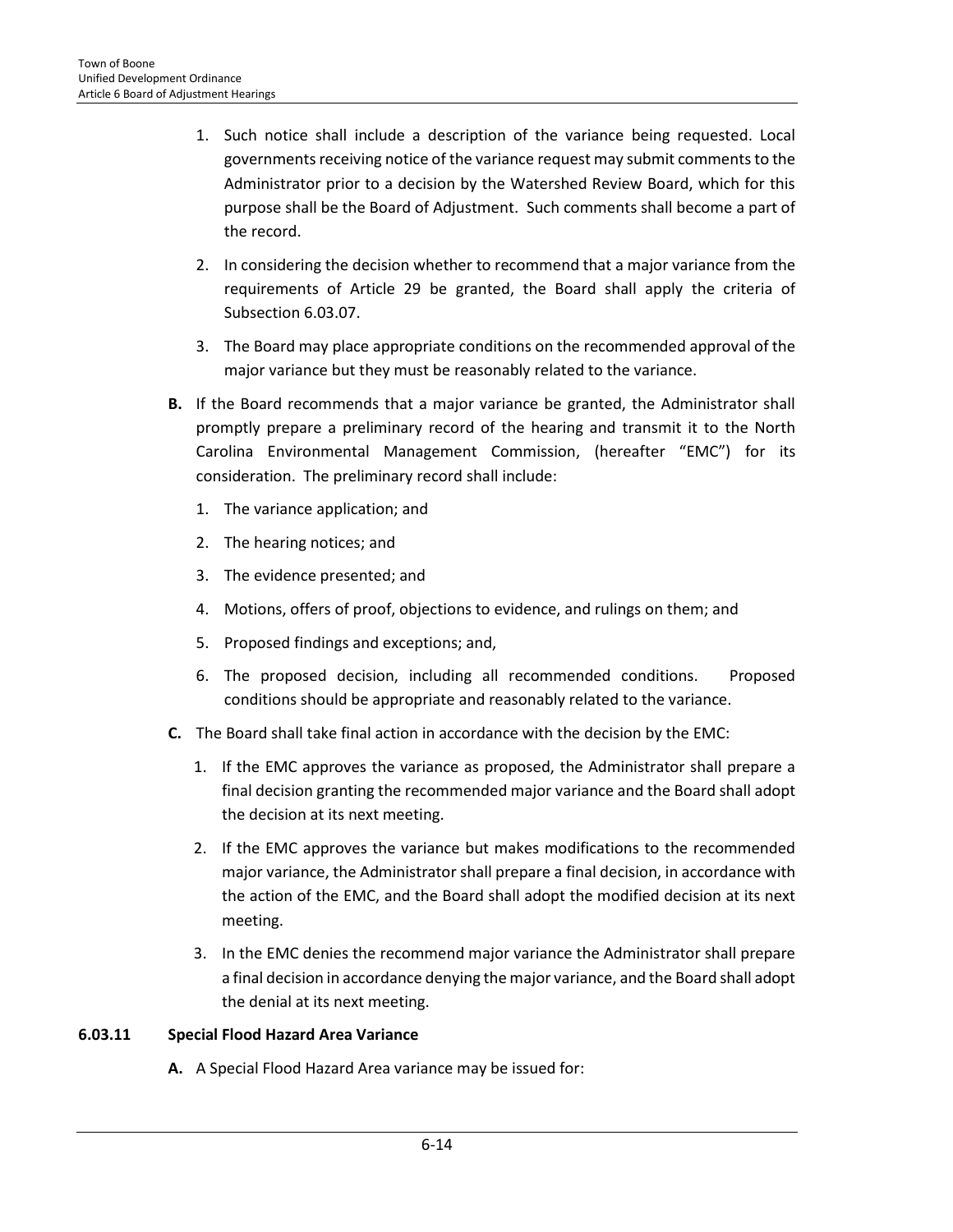- 1. The repair or rehabilitation of historic structures upon the determination that the proposed repair or rehabilitation will not preclude the structure's continued designation as a historic structure and that the variance is the minimum necessary to preserve the historic character and design of the structure;
- 2. Functionally dependent facilities if determined to meet the definition as stated in Article 34, provided such facilities are protected by methods that minimize flood damages during the base flood and create no additional threats to public safety; or
- 3. Any other requirements of Article 30.
- **B.** Limitations on Variances:
	- 1. Variances shall not be issued when the variance will make the structure in violation of other Federal, State, or local laws, regulations, or Ordinances.
	- 2. Variances shall not be issued within any designated floodway or non-encroachment area if the variance would result in any increase in flood levels during the base flood discharge.
	- 3. Variances shall only be issued upon a determination that the variance is the minimum necessary, considering the flood hazard, to afford relief.
	- 4. Variances shall only be issued prior to development approval.
	- 5. Variances shall only be issued upon:
		- a. A showing of good and sufficient cause;
		- b. A determination that failure to grant the variance would result in exceptional hardship; and
		- c. A determination that the granting of a variance will not result in increased flood heights, additional threats to public safety, or extraordinary public expense, create nuisance, cause fraud on or victimization of the public, or conflict with existing local laws or Ordinances.
- **C.** A written report addressing each of the factors in 6.03.11(D) shall be submitted by the applicant with the application for a variance.
- **D.** The Board shall consider all technical evaluations, all relevant factors, all standards specified in other Sections of Article 30, and:
	- 1. The danger that materials may be swept onto other lands to the injury of others;
	- 2. The danger to life and property due to flooding or erosion damage;
	- 3. The susceptibility of the proposed facility and its contents to flood damage and the effect of such damage on the individual owner;
	- 4. The importance of the services provided by the proposed facility to the community;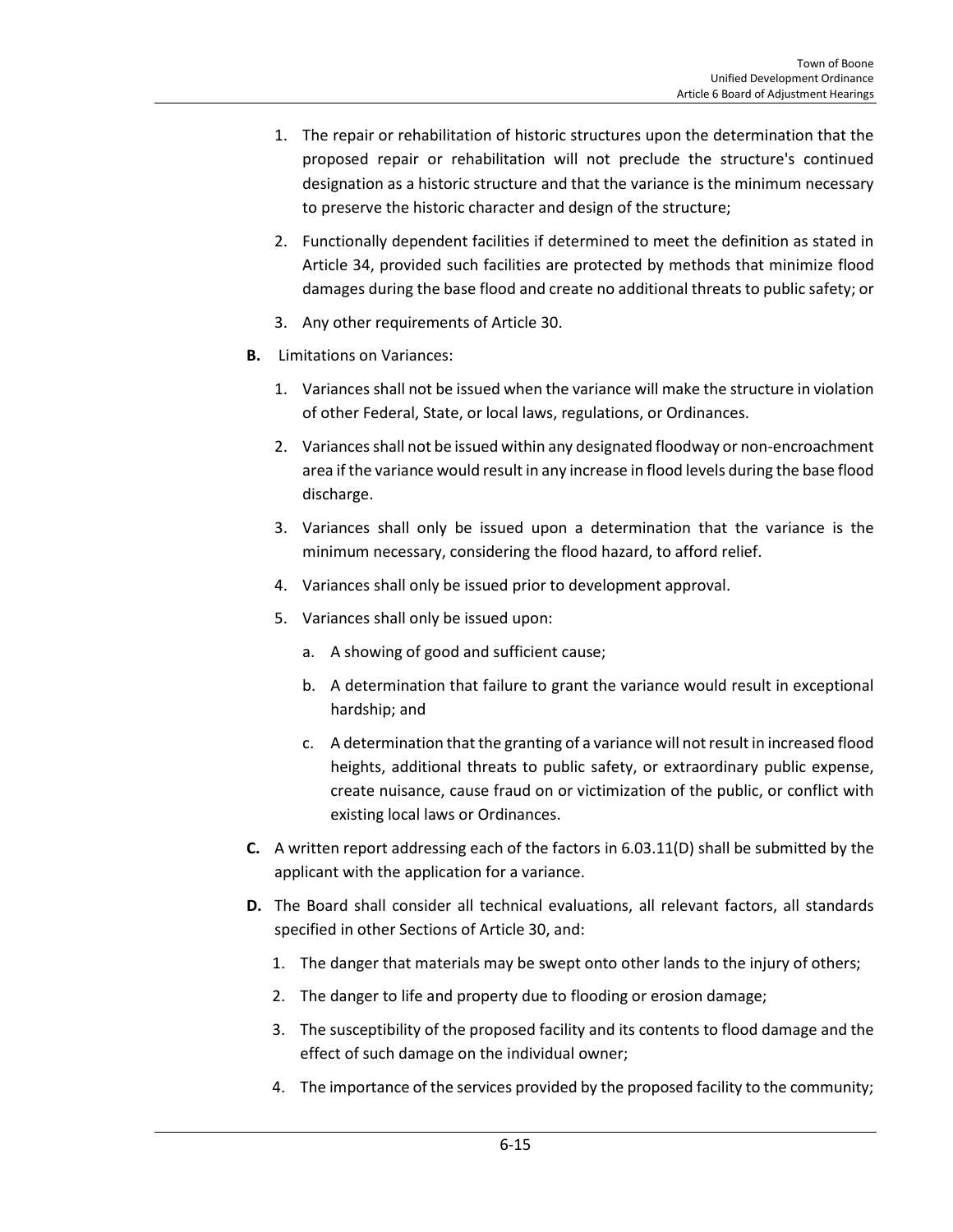- 5. The necessity to the facility of a waterfront location as a functionally dependent facility, where applicable;
- 6. The availability of alternative locations, not subject to flooding or erosion damage, for the proposed use;
- 7. The compatibility of the proposed use with existing and anticipated development;
- 8. The relationship of the proposed use to the comprehensive plan and floodplain management program for that area;
- 9. The safety of access to the property in times of flood for ordinary and emergency vehicles;
- 10. The expected heights, velocity, duration, rate of rise, and sediment transport of the floodwaters and the effects of wave action, if applicable, expected at the site; and
- 11. The costs of providing governmental services during and after flood conditions including maintenance and repair of public utilities and facilities such as sewer, gas, electrical and water systems, and streets and bridges.
- **E.** Upon consideration of the factors listed in Subsection 6.03.11(D) and the purposes of this Article 30 Flood Damage Prevention, the Board may attach such conditions to the granting of variances as it deems necessary to further the purposes and objectives of Article 30.
- **F.** Any applicant to whom a variance is granted shall be given written notice specifying the difference between the Base Flood Elevation (BFE) and the elevation to which the structure is to be built and that such construction below the BFE increases risks to life and property, and that the issuance of a variance to construct a structure below the BFE will result in increased premium rates for flood insurance up to \$25 per \$100 of insurance coverage. Such notification shall be maintained with a record of all variance actions, including justification for their issuance.
- **G.** The Floodplain Administrator shall maintain the records of all appeal actions and report any variances to the Federal Emergency Management Agency and the State of North Carolina upon request.
- **6.03.12 Voting**: The adoption of each conclusion of law under Subsection 6.03.07 and the granting of a variance shall require a four-fifths vote of the Board. Should any conclusion of law receive less than a four-fifths vote, the variance shall be denied.
- **6.03.13** Variances shall be recorded at the office of the Watauga County Register of Deeds.

(Ord. PL02335-030719, 05-09-2019; Ord. PL04727-050721, 07-01-2021)

# <span id="page-15-0"></span>**6.04 Appeals of Administrative Decisions**

**6.04.01** Administrative decisions on applications for minor work may be appealed to the Historic Preservation Commission.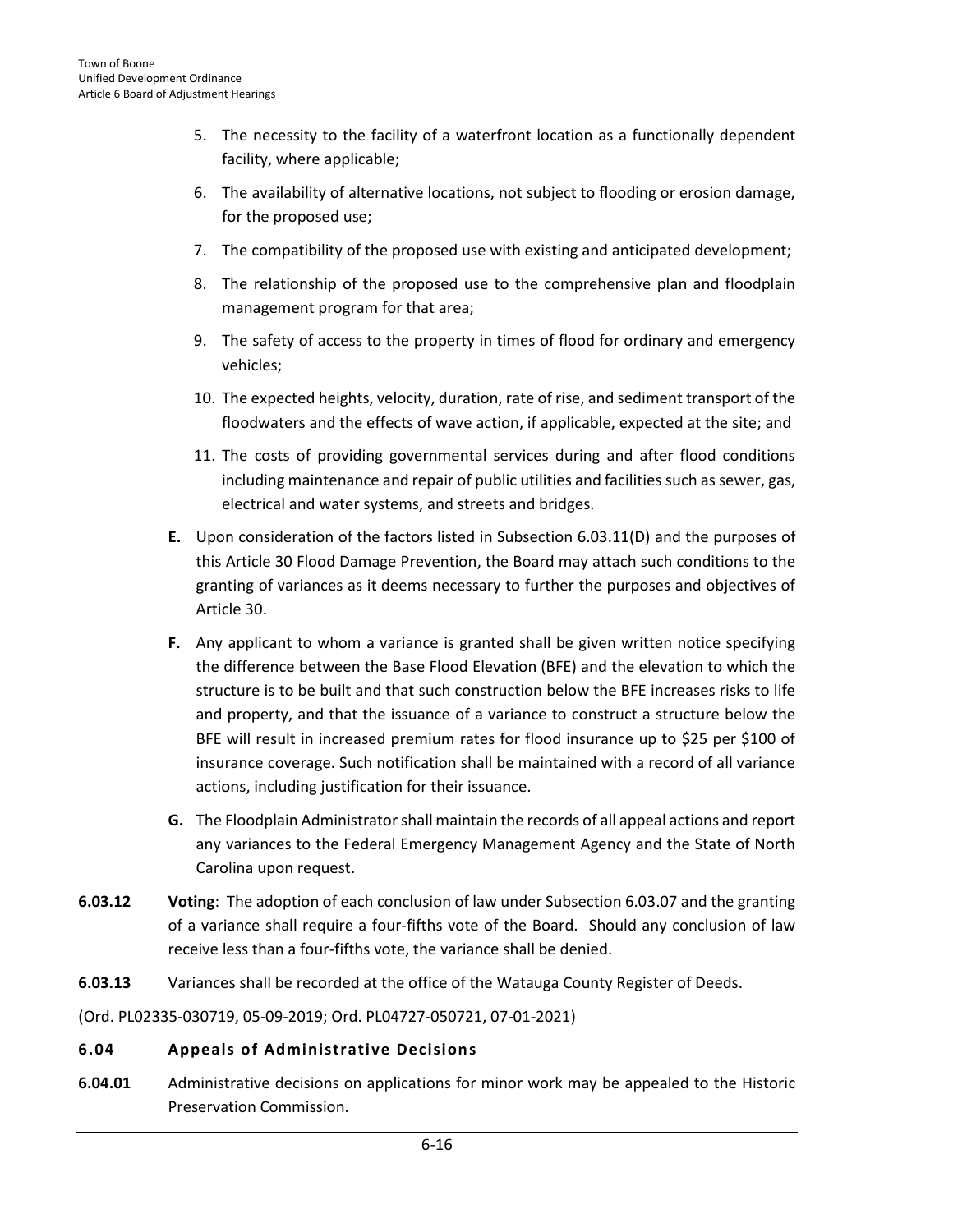- **6.04.02** The Board of Adjustment shall hear and decide appeals of all other administrative decisions made by staff including decisions related to erosion and sedimentation control and stormwater control.
- **6.04.03** An appeal is taken by filing a notice of appeal with the Planning and Inspections Department on the prescribed form, accompanied by the required fee. The notice of appeal shall state the grounds for the appeal, which should generally be sufficient to allow for a thorough understanding by the board of the decision appealed.
	- **A.** An appeal may be filed by any of the following:
		- 1. A person who has an ownership interest in the property that is the subject of the decision being appealed.
		- 2. A person who has a leasehold interest in the property that is the subject of the decision being appealed.
		- 3. A person who has an interest created by easement, restriction or covenant in the property that is the subject of the decision being appealed.
		- 4. A person who has an option or contract to purchase the property that is the subject of the decision being appealed.
		- 5. A person who was the applicant for the decision in question.
		- 6. Any other person who will suffer special damages as the result of the decision being appealed.
		- 7. An incorporated or unincorporated association to which owners or lessees of property in a designated area belong by virtue of their owning or leasing property in that area, or an association otherwise organized to protect and foster the interest of the particular neighborhood or local area, so long as at least one of the members of the association would have standing as an individual to challenge the decision being appealed, and the association was not created in response to the particular development or issue that is the subject of the appeal.
		- 8. The Town.
	- **B.** An appeal of an administrative decision, including the imposition of penalties, must be taken within thirty (30) days after the date of the receipt of the notice of the determination in the case of the owner or the applicant, or thirty (30) from actual or constructive notice by any other person with standing to appeal.
		- 1. Delivery by first-class mail shall be deemed received on the third business day following deposit of the item for mailing with the United States Postal Service, except that an earlier date can be established by a return receipt for a certified mail notice. Delivery by electronic mail shall be deemed received on the date sent.
		- 2. Constructive notice shall include, but shall not be limited to, any visible signs of the initiation of construction work on a site.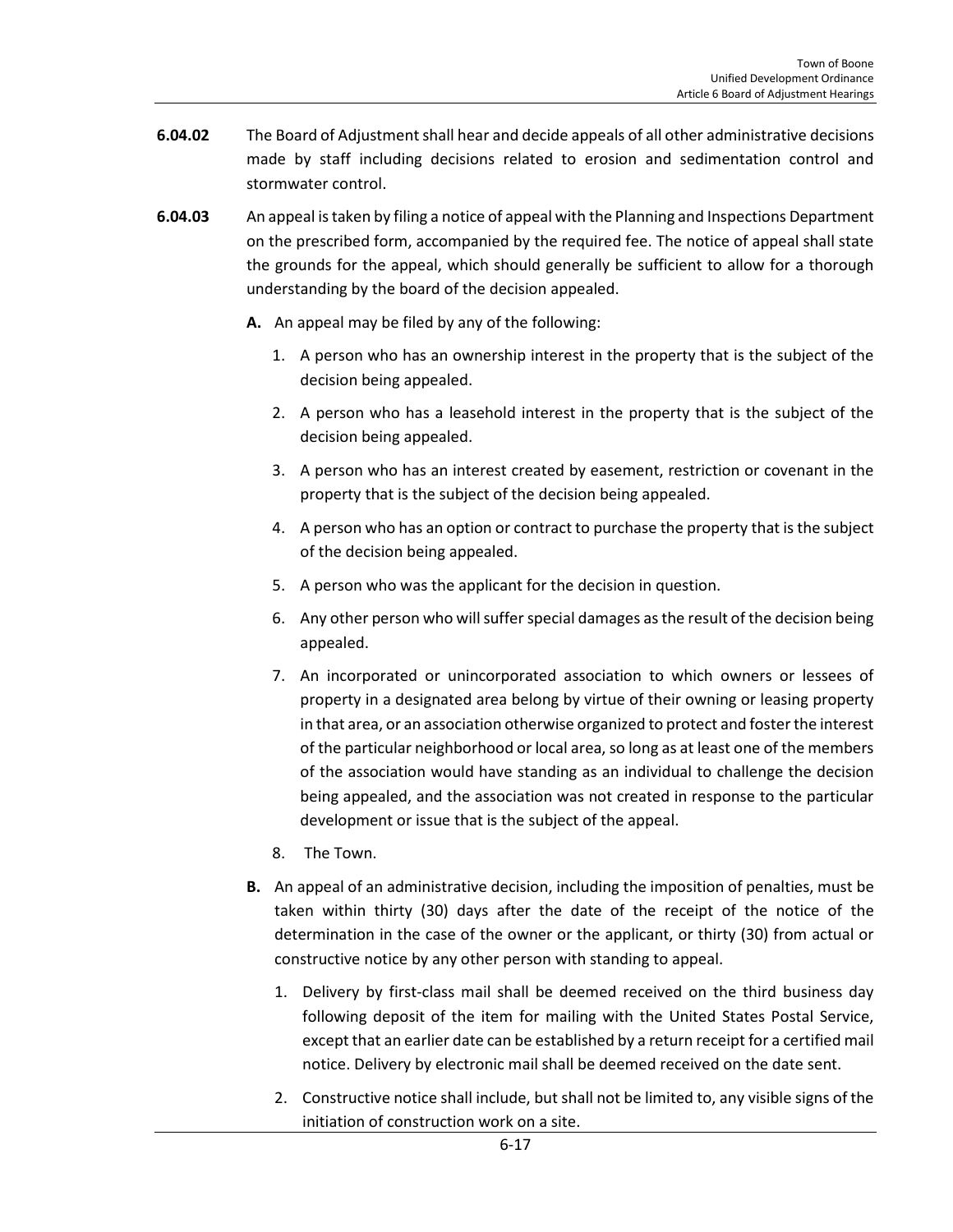- 3. It shall be conclusively presumed that all persons with standing to appeal have constructive notice of the decision from the date a sign containing the words "Zoning Decision" or "Subdivision Decision" in letters at least six inches (6") high and identifying the means to contact an official for information about the decision is prominently posted on the property that is the subject of the decision, provided the sign remains on the property for at least ten (10) days. Any such posting shall be the responsibility of the landowner or applicant, and verification of the posting shall be provided to the official who made the decision. Posting of signs however is not required.
- **6.04.03** Once the appeal has been filed, the Administrator shall schedule a public hearing at the first available meeting and give public notice in accordance with Subsection 6.01.04.
	- **A.** The Administrator shall prepare a report detailing the facts relevant to the decision and shall transmit to the board all documents and exhibits constituting the record of the decision from which the appeal is taken. The official shall also provide a copy of the record to the appellant and to the owner of the property that is the subject of the appeal if the appellant is not the owner.

# **6.04.04 Appeal Stays Enforcement Action:**

- **A.** An appeal of a decision of violation under Subsection 12.01.01 stays enforcement of the action appealed from and accrual of any fines assessed during the pendency of the appeal unless the Administrator who made the decision certifies to the Board after notice of appeal has been filed:
	- 1. That because of the facts stated in an affidavit, a stay would cause imminent peril to life or property, or
	- 2. Because the violation is transitory in nature, a stay would seriously interfere with enforcement of the Ordinance.
- **B.** The appellant shall be notified of the Administrator's certification.
- **C.** Following certification, enforcement proceedings shall not be stayed except by a restraining order, which may be granted by a court.
- **D.** If enforcement proceedings are not stayed, the appellant may file with the Administrator a request for an expedited hearing of the appeal.
	- 1. The Board shall meet to hear the appeal within fifteen (15) days after such a request is filed.
- **E.** Notwithstanding the foregoing, appeals of decisions granting a permit or otherwise affirming that a proposed use of property is consistent with the Ordinance shall not stay the further review of an application for development permits or permissions to use such property; in these situations, the appellant may request and the board may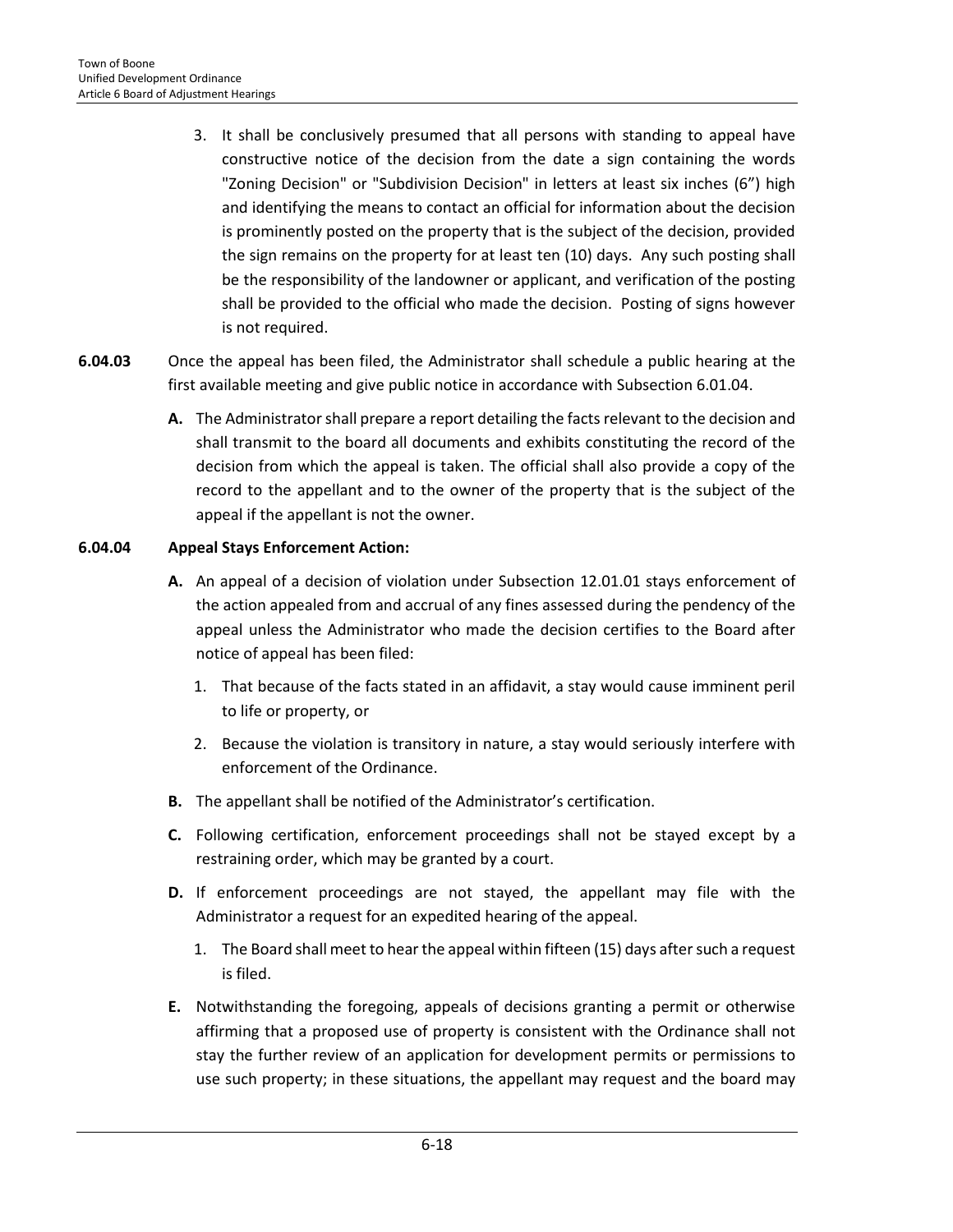grant a stay of a final decision of development permit applications or building permits affected by the issue being appealed.

- **F.** The certification and stay procedures of this Section shall not apply with regard to the pursuit of criminal charges where appropriate.
- **6.04.05 Deviations from Matters Presented in Notice of Appeal:** The appellant shall not be limited at the hearing to matters stated in the notice of appeal. If any party or the Town would be unduly prejudiced by the presentation of matters not presented in the notice of appeal, the board shall continue the hearing.
- **6.04.06 Scope of Hearing:** The hearing shall be based on the record below and the scope of review shall be as follows:
	- **A.** The board shall ensure that the rights of the appellant have not been prejudiced because the Administrator's findings, inferences, conclusions, or decisions were:
		- 1. In violation of constitutional provisions, including those protecting procedural due process rights.
		- 2. In excess of the statutory authority conferred upon the Town by ordinance.
		- 3. Inconsistent with applicable procedures specified by statute or ordinance.
		- 4. Affected by other error of law.
		- 5. Unsupported by substantial competent evidence in view of the entire record.
		- 6. Arbitrary or capricious.
	- **B.** When the issue before the board is whether the Administrator erred in interpreting an ordinance, the board shall review that issue de novo. The board shall consider the interpretation of the Administrator, but is not bound by that interpretation, and may freely substitute its judgment as appropriate.
- **6.04.07** The parties to an appeal that has been made under this Section may agree to mediation or other forms of alternative dispute resolution. If all parties confirm they wish to engage in alternative dispute resolution, the board shall adjourn the hearing to give them a reasonable opportunity to do so.

# **6.04.08 Decision**

- **A.** The board may reverse or affirm, wholly or in part, or may modify the decision appealed from and shall make any order, requirement, decision, or determination that ought to be made. The board shall have all the powers of the Administrator who made the decision.
- **B.** When hearing an appeal regarding the amount of a civil penalty, the board shall consider the following to the extent relevant, in addition to such other circumstances as the board deems relevant: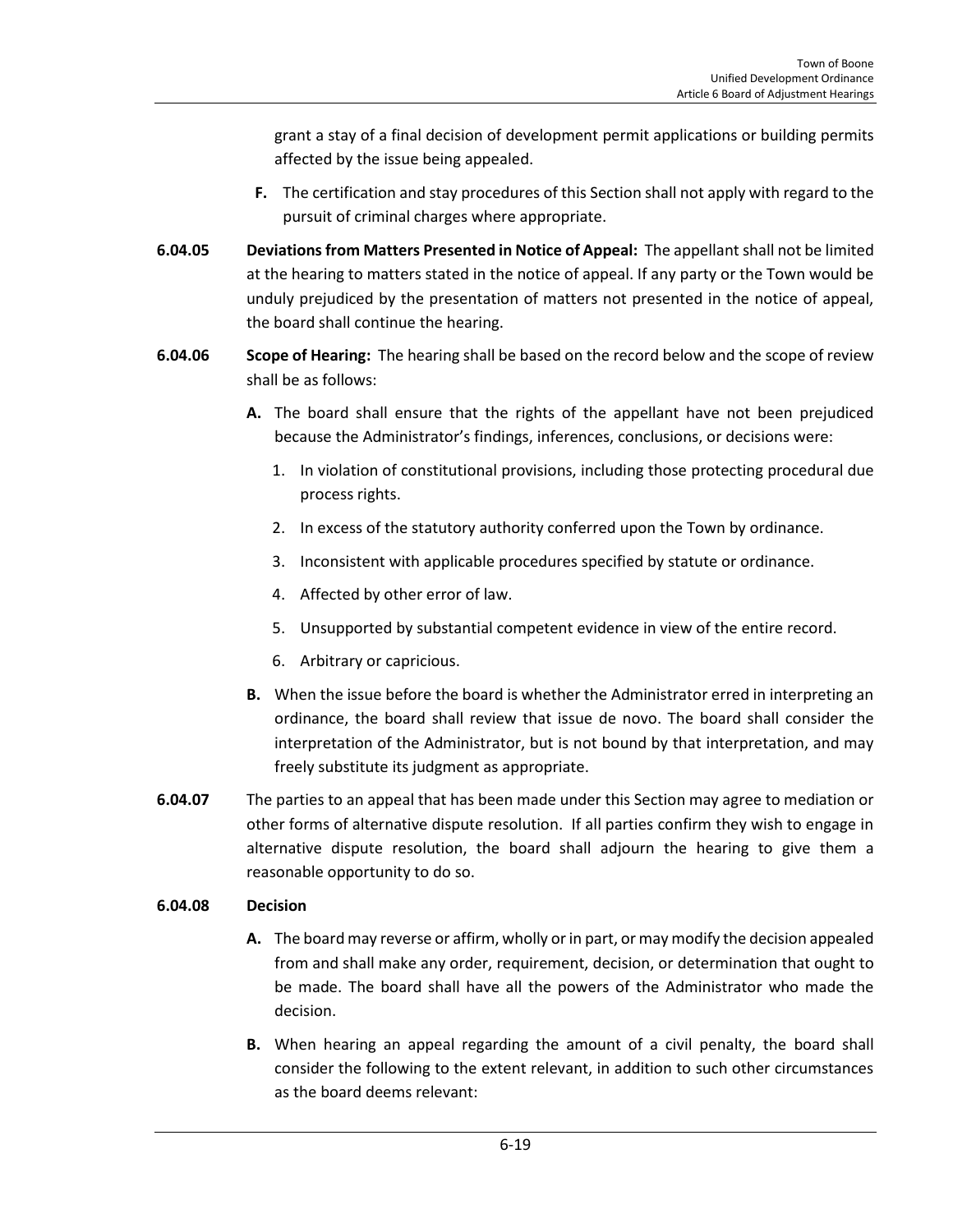- 1. The timing and effectiveness of any action taken by the appellant to remedy the situation;
- 2. The cost of the action required to remedy the violation;
- 3. The timeframe of any previous violation and the similarity of the previous violation to the current violation committed by the appellant; and
- 4. Penalties incurred as a result of delay in the appellant's obtaining a determination with respect to the violation as a result of the Board's meeting schedule.
- **C.** The board may reduce the penalty imposed if it determines**:**
	- 1. That the appellant has acted in good faith, and
	- 2. That the failure of the appellant to correct a violation is the result of circumstances beyond the appellant's control, or
	- 3. That there are other circumstances which make the amount of the presumptive civil penalty unfair under in that particular case.
- **6.04.09 Voting**: The decision shall be by majority vote.

(Ord. PL01810-082218, 10-16-2018; Ord. PL04727-050721, 07-01-2021)

#### <span id="page-19-0"></span>**6.05 Appeal of Decisions of the Historic Preservation Commission**

- **6.05.01** The Board of Adjustment shall hear and decide appeals of any decision by the Historic Preservation Commission granting or denying a Certificate of Appropriateness ("COA").
- **6.05.02** An appeal of the issuance or denial of a COA is initiated by a person timely filing a Notice of Appeal, in accordance with Article 4, accompanied by the required fee.
	- **A.** An appeal may be filed by any of the following:
		- 1. A person who has an ownership interest in the property that is the subject of the decision being appealed.
		- 2. A person who has a leasehold interest in the property that is the subject of the decision being appealed.
		- 3. A person who has an interest created by easement, restriction or covenant in the property that is the subject of the decision being appealed.
		- 4. A person who has an option or contract to purchase the property that is the subject of the decision being appealed.
		- 5. A person who was the applicant for the decision in question.
		- 6. Any other person who will suffer special damages as the result of the decision being appealed.
		- 7. An incorporated or unincorporated association to which owners or lessees of property in a designated area belong by virtue of their owning or leasing property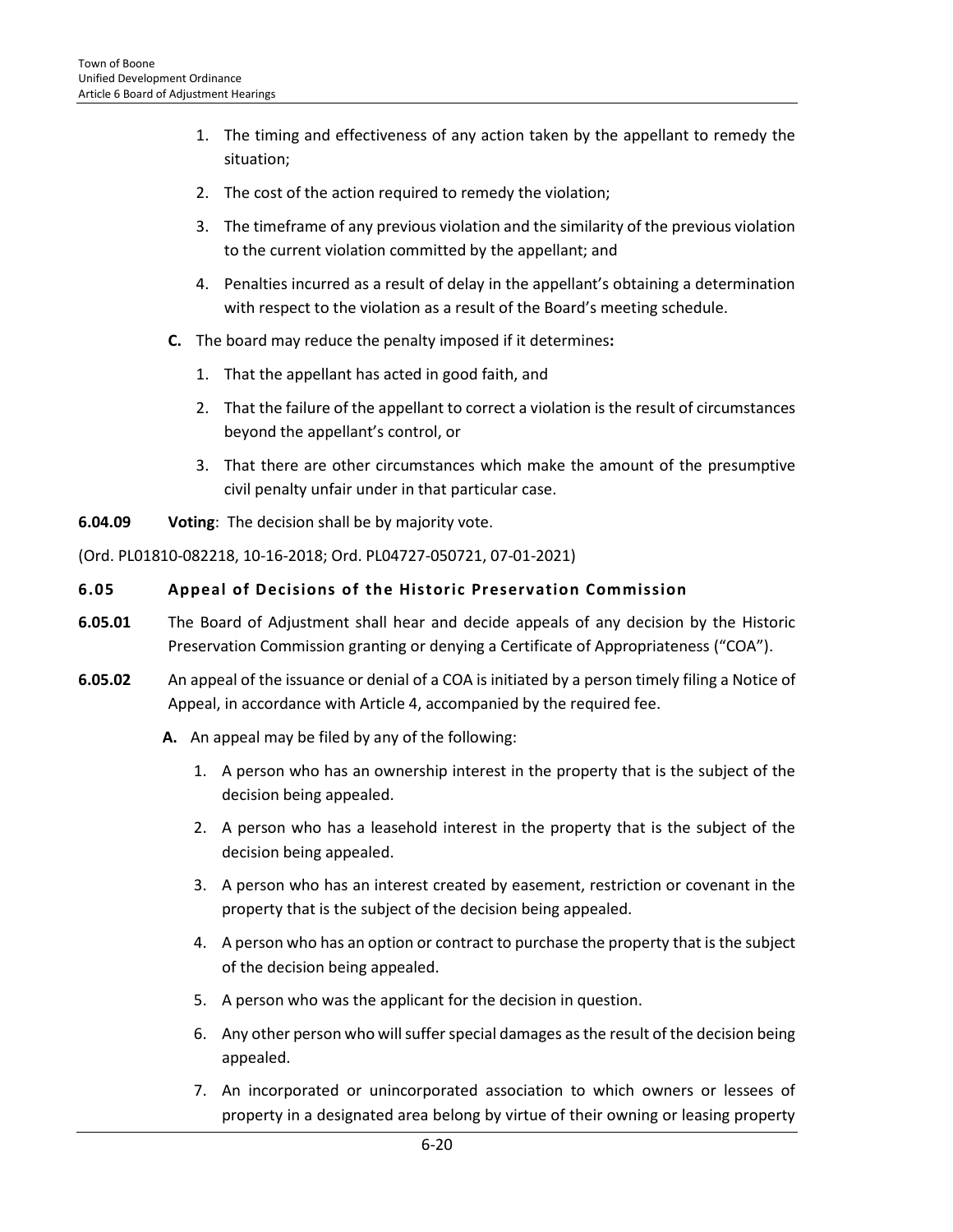in that area, or an association otherwise organized to protect and foster the interest of the particular neighborhood or local area, so long as at least one of the members of the association would have standing as an individual to challenge the decision being appealed, and the association was not created in response to the particular development or issue that is the subject of the appeal.

- 8. The Town.
- **B.** An appeal of a decision by the Historic Conservation Commission on an application for a Certificate of Appropriateness must be taken within thirty (30) days after the date of the receipt of the notice of the decision. The date of receipt shall be conclusively presumed as three days after the notice of the decision or order appealed from has been deposited in the United States mail by the Administrator, with proper postage affixed, and addressed in accordance with the provisions of Section 1.13 except that an earlier date can be established by a return receipt for a certified mail notice. The date of receipt of an email is the date of transmission.
- **C.** An appeal is taken by filing a notice of appeal with the Administrator on the prescribed form, accompanied by the required fee. The notice of appeal shall state the grounds for the appeal, which should generally be sufficient information to allow for a thorough review by the Board.
- **D.** The Administrator shall stamp the appeal with the date received

#### **6.05.04 Appeal Stays Commission Decision:**

- **A.** A decision by the Historic Preservation Commission granting a Certificate of Appropriateness shall be stayed while the appeal is pending.
- **6.05.05 Burden of Proof:** The burden of proof and burden of persuasion shall be on the party appealing the decision of the Commission.
- **6.05.06 Scope of Action:** An appeal of a Commission decision shall be in the nature of certiorari. The hearing shall be based on the Commission record and the scope of review shall be as follows:
	- **A.** The Board shall uphold the decision of the Commission unless it finds the decision is:
		- 1. In violation of constitutional provisions, including those protecting procedural due process rights.
		- 2. In excess of the authority conferred upon the Commission by statute or ordinance.
		- 3. Inconsistent with applicable procedures specified by statute or ordinance.
		- 4. Affected by other error of law.
		- 5. Unsupported by substantial competent evidence in view of the entire record.
		- 6. Arbitrary or capricious.